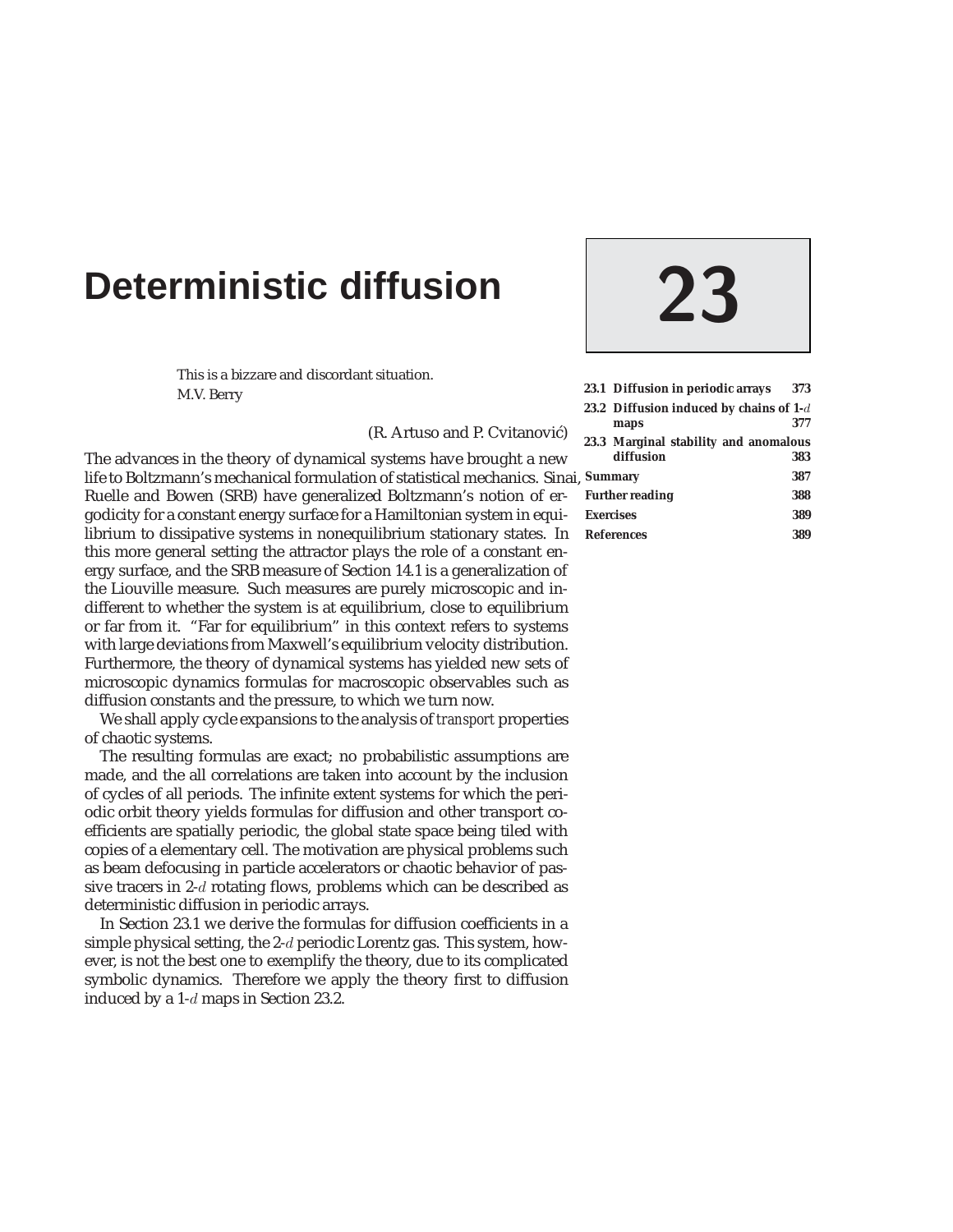## **23.1 Diffusion in periodic arrays**

light molecule in a gas of heavy scatterers is modeled by the motion of a point particle in a plane bouncing off an array of reflecting disks. The Lorentz gas is called "gas" as one can equivalently think of it as consisting of any number of pointlike fast "light molecules" interacting only with the stationary "heavy molecules" and not among themselves. As the scatterer array is built up from only defocusing concave surfaces, it is a pure hyperbolic system, and one of the simplest nontrivial dynamical systems that exhibits deterministic diffusion, Fig. 23.1. We shall now show that the *periodic* Lorentz gas is amenable to a purely deterministic treatment. In this class of open dynamical systems quantities characterizing global dynamics, such as the Lyapunov exponent, pressure and diffusion constant, can be computed from the dynamics restricted to the elementary cell. The method applies to any hyperbolic dynamical system that is a periodic tiling  $\hat{\mathcal{M}} = \bigcup_{\hat{n} \in T} \mathcal{M}_{\hat{n}}$  of the dynamical state space  $\hat{\mathcal{M}}$  by *translates*  $\mathcal{M}_{\hat{n}}$  of an *elementary cell*  $\mathcal{M}$ , with T the Abelian group of lattice translations. If the scattering array has further discrete symmetries, such as reflection symmetry, each elementary cell may be built from a *fundamental domain* M by the action of a discrete (not necessarily Abelian) group G. The symbol  $\hat{\mathcal{M}}$  refers here to the full state space, i.e.,, both the spatial coordinates and the momenta. The spatial component of  $\hat{\mathcal{M}}$  is the complement of the disks in the *whole* space.

The 2-d *Lorentz gas* is an infinite scatterer array in which diffusion of a

We shall now relate the dynamics in  $M$  to diffusive properties of the Lorentz gas in  $\mathcal{M}$ .

These concepts are best illustrated by a specific example, a Lorentz gas based on the hexagonal lattice Sinai billiard of Fig. 23.2. We distinguish two types of diffusive behavior; the *infinite horizon* case, which allows for infinite length flights, and the *finite horizon* case, where any free particle trajectory must hit a disk in finite time. In this chapter we shall restrict our consideration to the finite horizon case, with disks sufficiently large so that no infinite length free flight is possible. In this case the diffusion is normal, with  $\hat{x}(t)^2$  growing like t. We shall return to the anomalous diffusion case in Section 23.3.

As we will work with three kinds of state spaces, good manners require that we repeat what hats, tildes and nothings atop symbols signify:

- fundamental domain, triangle in Fig. 23.2 elementary cell, hexagon in Fig. 23.2
- full state space, lattice in Fig.  $23.2$  (23.1)

It is convenient to define an evolution operator for each of the 3 cases of Fig. 23.2.  $\hat{x}(t) = \hat{f}^t(\hat{x})$  denotes the point in the global space  $\hat{\mathcal{M}}$  reached by the flow in time t.  $x(t) = f^t(x_0)$  denotes the corresponding flow in the elementary cell; the two are related by

$$
if function 2con 2002
$$

$$
\hat{n}_t(x_0) = \hat{f}^t(x_0) - f^t(x_0) \in T, \qquad (23.2)
$$

$$
(x_0) = f^t(x_0) - f^t(x_0) \in T, \qquad (23.2)
$$

ChaosBook.org version11.9.2, Aug 21 2007

of reflecting disks, by the fundamental domain  $\mathcal M$ . Indicated is an example of a global trajectory  $\hat{x}(t)$  together with the



**Fig. 23.2** Tiling of  $\hat{\mathcal{M}}$ , a periodic lattice

corresponding elementary cell trajectory  $x(t)$  and the fundamental domain trajectory  $\tilde{x}(t)$ . (Courtesy of J.-P. Eckmann)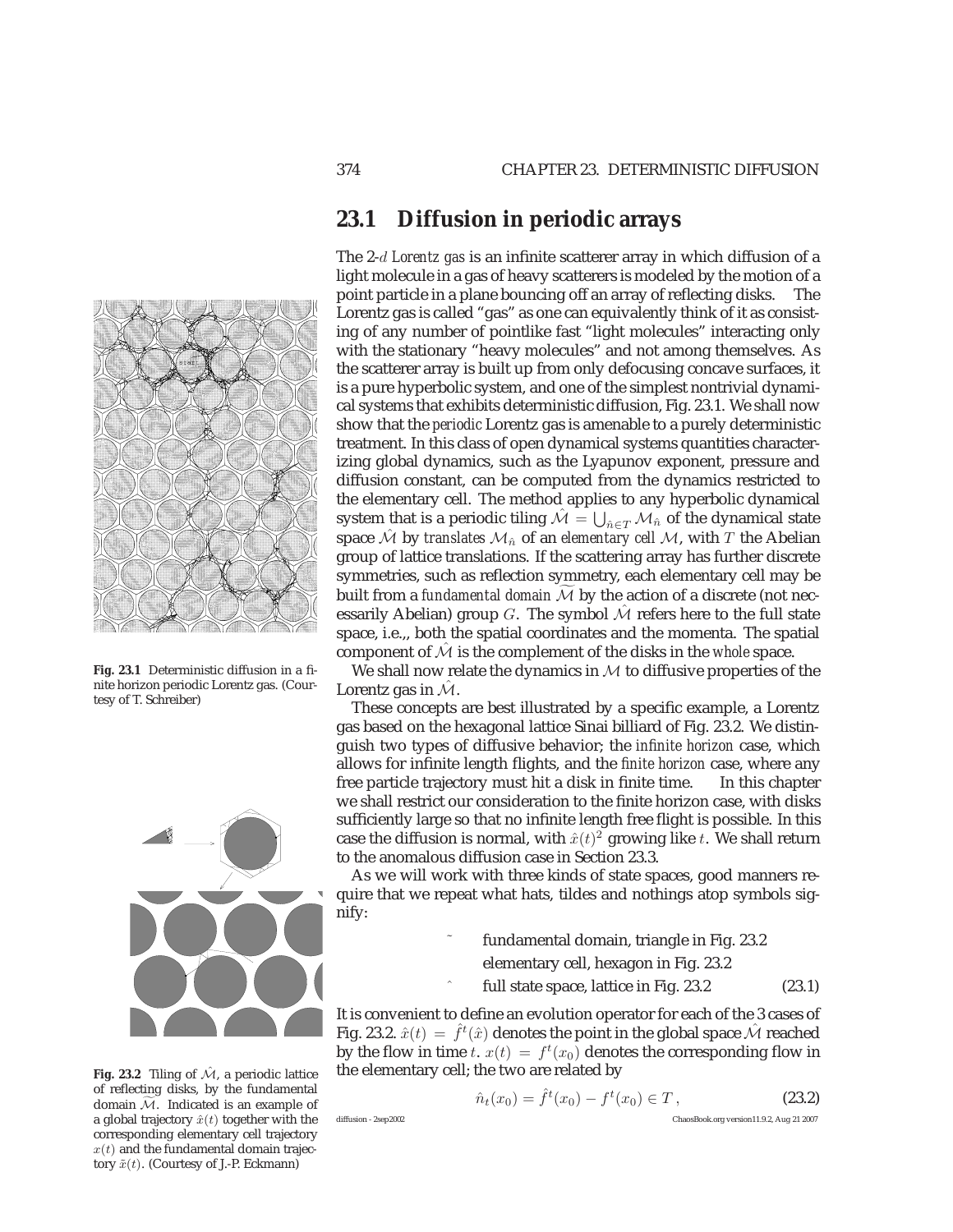#### 23.1. DIFFUSION IN PERIODIC ARRAYS 375

the translation of the endpoint of the global path into the elementary cell M. The quantity  $\tilde{x}(t) = \tilde{f}^t(\tilde{x})$  denotes the flow in the fundamental domain  $\widetilde{\mathcal{M}}$ ;  $\widetilde{f}^t(\tilde{x})$  is related to  $f^t(\tilde{x})$  by a discrete symmetry  $g \in G$ which maps  $\tilde{x}(t) \in \mathcal{M}$  to  $x(t) \in \mathcal{M}$ .<br>Fix a vector  $\beta \in \mathbb{R}^d$ , where d is the dimension of the state space.  $\mathbb{R}^d$  Chapter 19

We will compute the diffusive properties of the Lorentz gas from the leading eigenvalue of the evolution operator (15.11)

$$
s(\beta) = \lim_{t \to \infty} \frac{1}{t} \log \langle e^{\beta \cdot (\hat{x}(t) - x)} \rangle_{\mathcal{M}} , \qquad (23.3)
$$

where the average is over all initial points in the elementary cell,  $x \in$  $\mathcal{M}.$ 

If all odd derivatives vanish by symmetry, there is no drift and the second derivatives

$$
\left. \frac{\partial}{\partial \beta_i} \frac{\partial}{\partial \beta_j} s(\beta) \right|_{\beta=0} = \lim_{t \to \infty} \frac{1}{t} \langle (\hat{x}(t) - x)_i (\hat{x}(t) - x)_j \rangle_{\mathcal{M}},
$$

yield a (generally anisotropic) diffusion matrix. The spatial diffusion constant is then given by the Einstein relation (15.13)

$$
D = \frac{1}{2d} \sum_{i} \frac{\partial^2}{\partial \beta_i^2} s(\beta) \Big|_{\beta=0} = \lim_{t \to \infty} \frac{1}{2dt} \langle (\hat{q}(t) - q)^2 \rangle_{\mathcal{M}} ,
$$

where the *i* sum is restricted to the spatial components  $q_i$  of the state space vectors  $x = (q, p)$ , i.e., if the dynamics is Hamiltonian to the number of the degrees of freedom.

We now turn to the connection between (23.3) and periodic orbits in the elementary cell. As the full  $\hat{\mathcal{M}} \to \widetilde{\mathcal{M}}$  reduction is complicated by the nonabelian nature of G, we shall introduce the main ideas in the  $\widehat{\mathbb{R}}$ <sup>Remark 23.3</sup> abelian  $\hat{\mathcal{M}} \rightarrow \mathcal{M}$  context.

#### **23.1.1 Reduction from**  $\hat{\mathcal{M}}$  **to**  $\hat{\mathcal{M}}$

The key idea follows from inspection of the relation

$$
\left\langle e^{\beta\cdot(\hat{x}(t)-x)}\right\rangle_{\mathcal{M}}\;\;=\;\;\frac{1}{|\mathcal{M}|}\int_{\substack{x\in\mathcal{M}\\ \hat{y}\in\mathcal{M}}}\,dxd\hat{y}\,e^{\beta\cdot(\hat{y}-x)}\delta(\hat{y}-\hat{f}^{t}(x))\;.
$$

 $|\mathcal{M}| = \int_{\mathcal{M}} dx$  is the volume of the elementary cell  $\mathcal{M}$ . As in Section 15.2, we have used the identity  $1 = \int_{\mathcal{M}} dy \, \delta(y - \hat{x}(t))$  to motivate the introduction of the evolution operator  $\mathcal{L}^t(\hat{y},x)$ . There is a unique lattice translation  $\hat{n}$  such that  $\hat{y} = y - \hat{n}$ , with  $y \in M$ , and  $f^t(x)$  given by (23.2). The difference is a translation by a constant, and the Jacobian for changing integration from  $d\hat{y}$  to  $dy$  equals unity. Therefore, and this is the main point, translation invariance can be used to reduce this average to the elementary cell:

$$
\langle e^{\beta \cdot (\hat{x}(t)-x)} \rangle_{\mathcal{M}} = \frac{1}{|\mathcal{M}|} \int_{x,y \in \mathcal{M}} dx dy \, e^{\beta \cdot (\hat{f}^t(x)-x)} \delta(y-f^t(x)) \,. \tag{23.4}
$$
  
\nChassBook.org version11.9.2, Aug 21 2007  
\ndiffusion - 2sep2002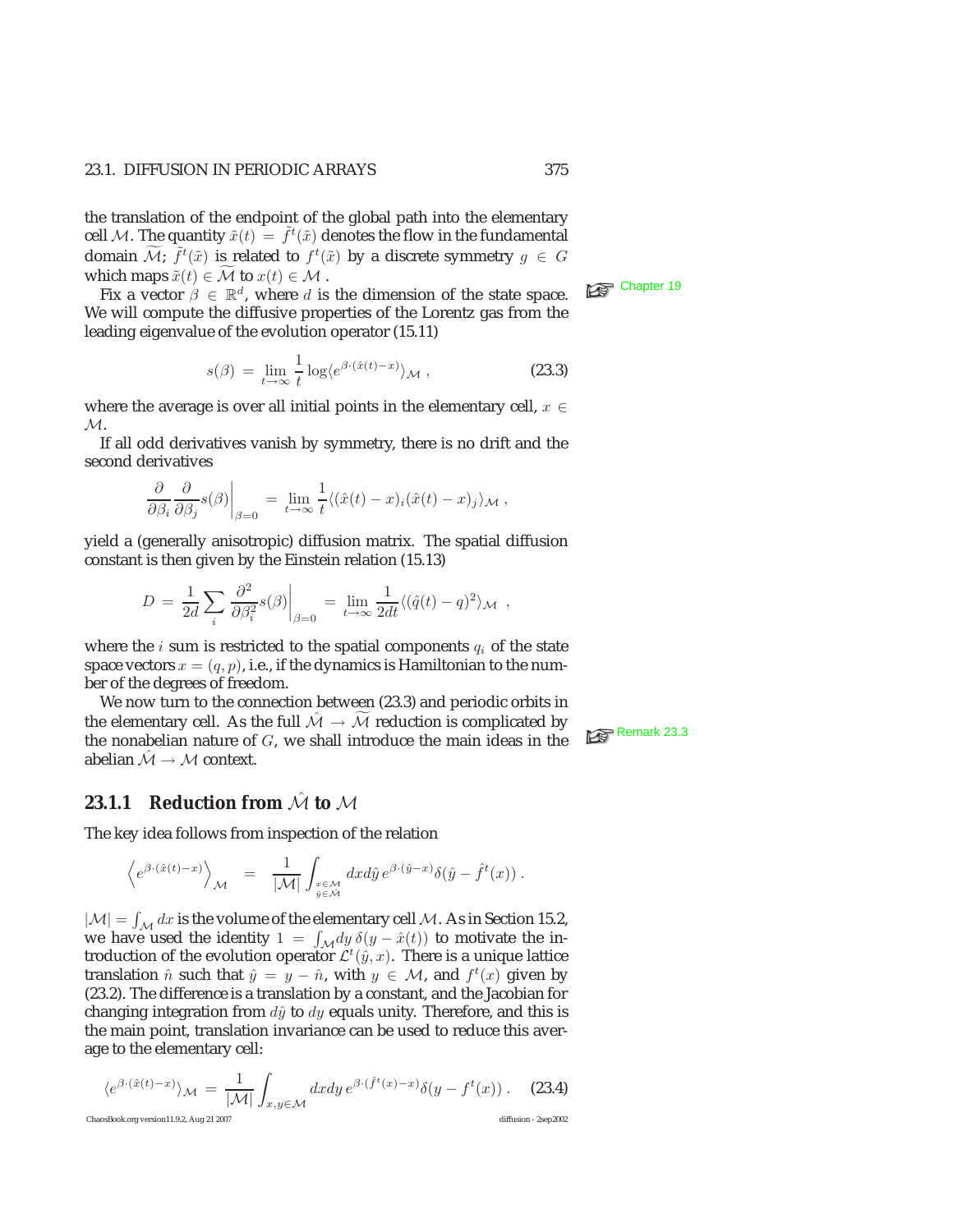As this is a translation, the Jacobian is  $\delta \hat{y}/\delta y = 1$ . In this way the global  $\hat{f}^t(x)$  flow averages can be computed by following the flow  $f^t(x_0)$  restricted to the elementary cell  $M$ . The equation (23.4) suggests that we study the evolution operator

$$
\mathcal{L}^t(y,x) = e^{\beta \cdot (\hat{x}(t)-x)} \delta(y - f^t(x)), \qquad (23.5)
$$

where  $\hat{x}(t) = \hat{f}^t(x) \in \hat{\mathcal{M}}$ , but  $x, f^t(x), y \in \mathcal{M}$ . It is straightforward to check that this operator satisfies the semigroup property (15.25),

$$
\int_{\mathcal{M}} dz \, \mathcal{L}^{t_2}(y, z) \mathcal{L}^{t_1}(z, x) = \mathcal{L}^{t_2 + t_1}(y, x) .
$$

For  $\beta = 0$ , the operator (23.5) is the Perron-Frobenius operator (14.10), with the leading eigenvalue  $e^{s_0} = 1$  because there is no escape from this system (this will lead to the flow conservation sum rule (20.11) later on). Section 16.2 ← The rest is old hat. The spectrum of  $\mathcal L$  is evaluated by taking the trace

$$
\operatorname{tr} \mathcal{L}^t \,=\, \int_{\mathcal{M}} dx \, e^{\beta \cdot \hat{n}_t(x)} \delta(x-x(t)) \; .
$$

Here  $\hat{n}_t(x)$  is the discrete lattice translation defined in (23.2). Two kinds of orbits periodic in the elementary cell contribute. A periodic orbit is called *standing* if it is also periodic orbit of the infinite state space dynamics,  $\hat{f}^{T_p}(x) = x$ , and it is called *running* if it corresponds to a lattice translation in the dynamics on the infinite state space,  $\hat{f}^{T_p}(x) = x + \hat{n}_p$ . In the theory of area–preserving maps such orbits are called *accelerator modes*, as the diffusion takes place along the momentum rather than the position coordinate. The travelled distance  $\hat{n}_p = \hat{n}_{T_p}(x_0)$  is independent of the starting point  $x_0$ , as can be easily seen by continuing the path periodically in  $\mathcal{M}$ .

The final result is the spectral determinant (17.6)

$$
\det\left(s(\beta)-\mathcal{A}\right) \,=\, \prod_{p} \exp\left(-\sum_{r=1}^{\infty} \frac{1}{r} \frac{e^{(\beta \cdot \hat{n}_p - sT_p)r}}{\left|\det\left(1 - M_p^r\right)\right|}\right) \,,\tag{23.6}
$$

or the corresponding dynamical zeta function (17.15)

$$
1/\zeta(\beta,s) = \prod_{p} \left(1 - \frac{e^{(\beta \cdot \hat{n}_p - sT_p)}}{|\Lambda_p|}\right). \tag{23.7}
$$

The dynamical zeta function cycle averaging formula (18.21) for the diffusion constant (15.13), zero mean drift  $\langle \hat{x}_i \rangle = 0$ , is given by

$$
D = \frac{1}{2d} \frac{\langle \hat{x}^2 \rangle_{\zeta}}{\langle T \rangle_{\zeta}} = \frac{1}{2d} \frac{1}{\langle T \rangle_{\zeta}} \sum' \frac{(-1)^{k+1} (\hat{n}_{p_1} + \dots + \hat{n}_{p_k})^2}{|\Lambda_{p_1} \cdots \Lambda_{p_k}|}.
$$
 (23.8)

where the sum is over all distinct non-repeating combination of prime cycles. The derivation is standard, still the formula is strange. Diffusion diffusion - 2sep2002 ChaosBook.org version11.9.2, Aug 21 2007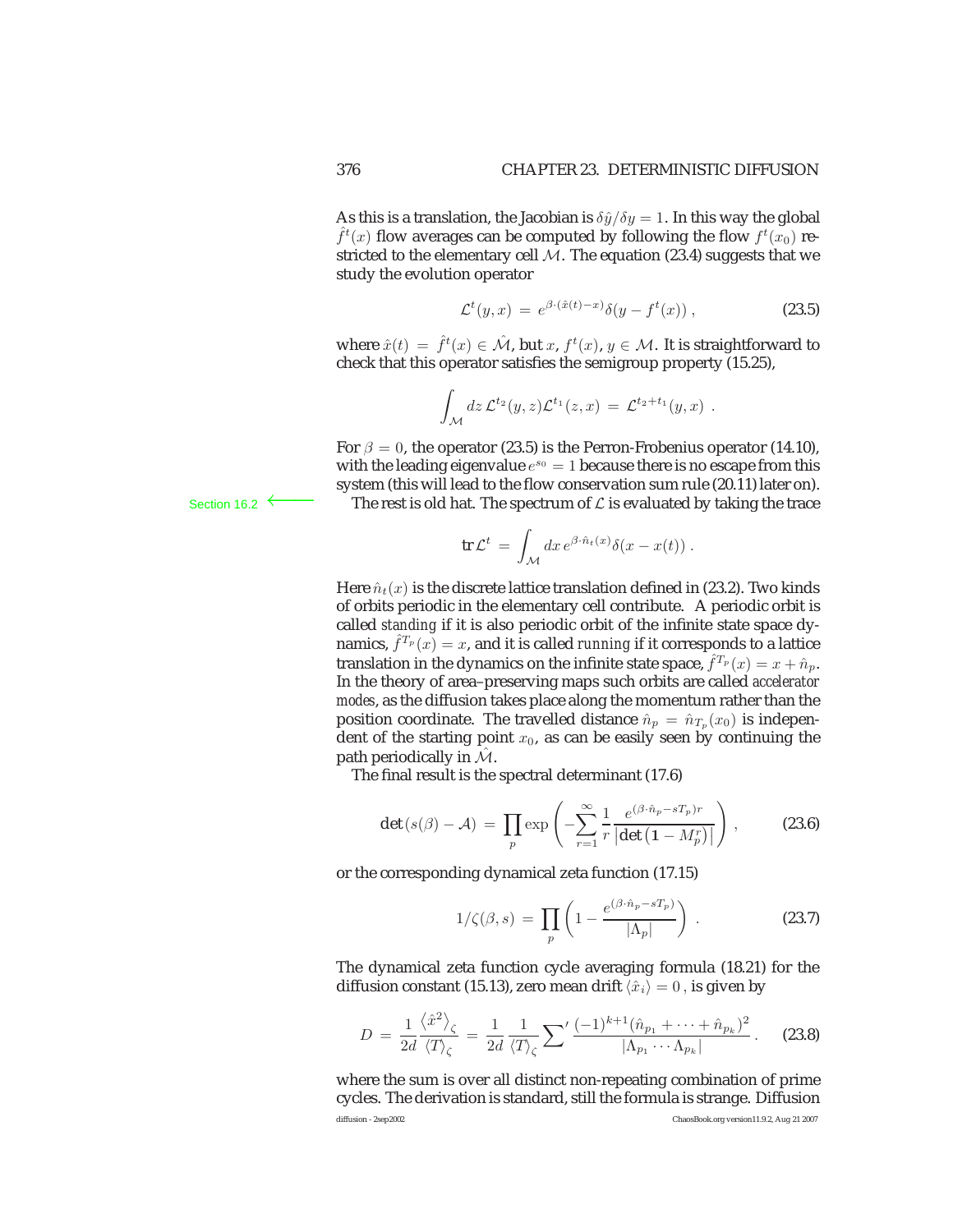is unbounded motion accross an infinite lattice; nevertheless, the reduction to the elementary cell enables us to compute relevant quantities in the usual way, in terms of periodic orbits.

A sleepy reader might protest that  $x_p = x(T_p) - x(0)$  is manifestly equal to zero for a periodic orbit. That is correct;  $\hat{n}_p$  in the above formula refers to a displacement on the *infinite* periodic lattice, while p refers to closed orbit of the dynamics reduced to the elementary cell, with  $x_p$  belonging to the closed prime cycle p.

Even so, this is not an obvious formula. Globally periodic orbits have  $\hat{x}_p^2 = 0$ , and contribute only to the time normalization  $\langle T \rangle_{\zeta}$ . The mean square displacement  $\left\langle \hat{x}^{2}\right\rangle _{\zeta}$  gets contributions only from the periodic runaway trajectories; they are closed in the elementary cell, but on the periodic lattice each one grows like  $\hat{x}(t)^2 = (\hat{n}_p/T_p)^2 = v_p^2 t^2$ . So the orbits that contribute to the trace formulas and spectral determinants exhibit either ballistic transport or no transport at all: diffusion arises as a balance between the two kinds of motion, weighted by the  $1/|\Lambda_p|$ measure. If the system is not hyperbolic such weights may be abnormally large, with  $1/|\Lambda_p| \approx 1/T_p^{\alpha}$  rather than  $1/|\Lambda_p| \approx e^{-T_p\lambda}$ , where  $\lambda$ is the Lyapunov exponent, and they may lead to anomalous diffusion accelerated or slowed down depending on whether the probabilities of the running or the standing orbits are enhanced.

We illustrate the main idea, tracking of a globally diffusing orbit by  $\Rightarrow$  Section 23.3 the associated confined orbit restricted to the elementary cell, with a class of simple 1-d dynamical systems where all transport coefficients can be evaluated analytically.

#### **23.2 Diffusion induced by chains of 1-***d* **maps**

In a typical deterministic diffusive process, trajectories originating from a given scatterer reach a finite set of neighboring scatterers in one bounce, and then the process is repeated. As was shown in Chapter 10, the essential part of this process is the stretching along the unstable directions of the flow, and in the crudest approximation the dynamics can be modelled by 1-d expanding maps. This observation motivates introduction of a class of particularly simple 1-d systems, chains of piecewise linear maps.

We start by defining the map  $\hat{f}$  on the unit interval as

$$
\hat{f}(\hat{x}) = \begin{cases} \Lambda \hat{x} & \hat{x} \in [0, 1/2) \\ \Lambda \hat{x} + 1 - \Lambda & \hat{x} \in (1/2, 1] \end{cases}, \quad \Lambda > 2, \quad (23.9)
$$

and then extending the dynamics to the entire real line, by imposing the translation property

$$
\hat{f}(\hat{x} + \hat{n}) = \hat{f}(\hat{x}) + \hat{n} \qquad \hat{n} \in \mathbb{Z}.
$$
 (23.10)

As the map is dicontinuous at  $\hat{x} = 1/2$ ,  $\hat{f}(1/2)$  is undefined, and the  $x = 1/2$  point has to be excluded from the Markov partition. The map ChaosBook.org version11.9.2, Aug 21 2007 diffusion - 2sep2002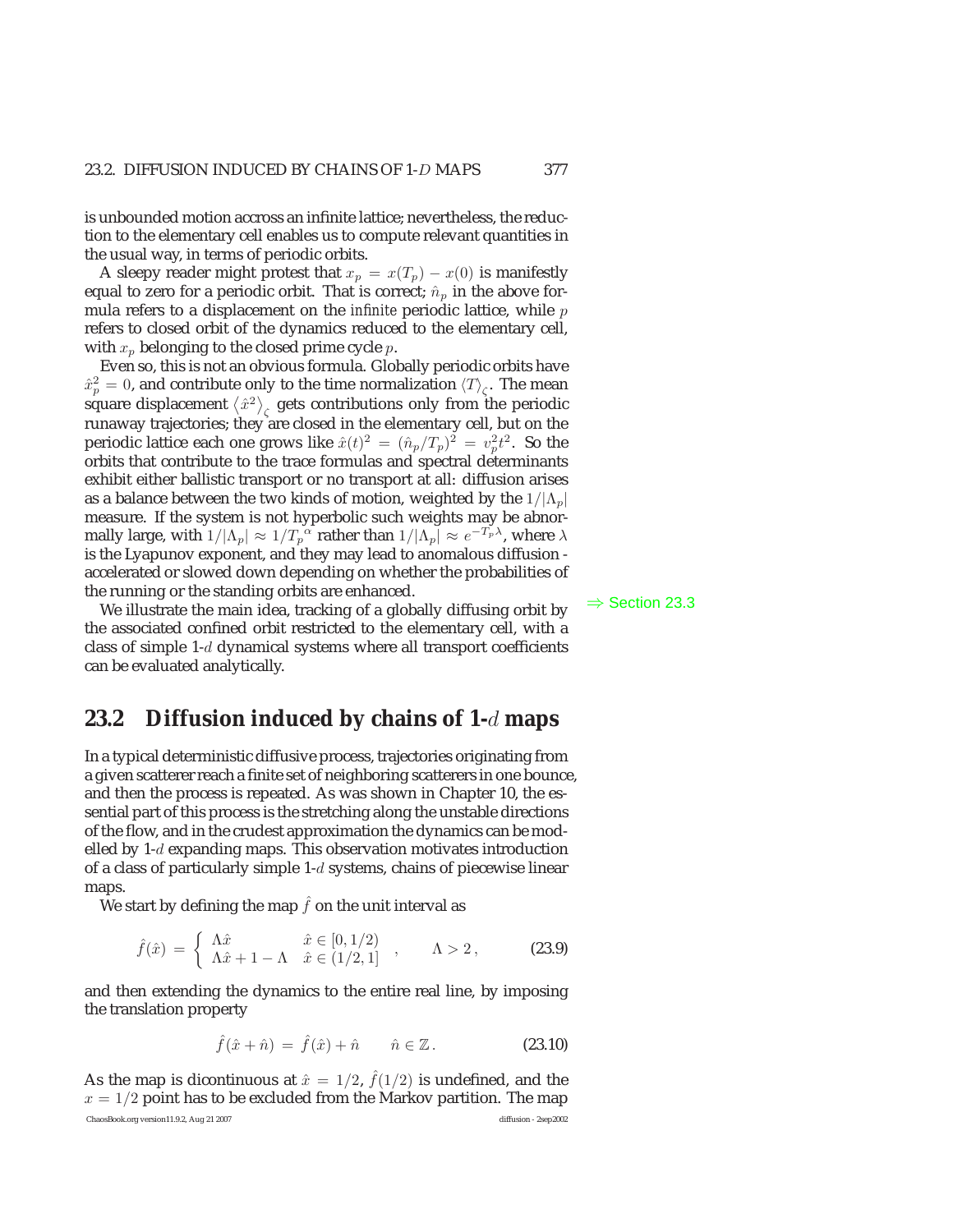

**Fig. 23.3** (a)  $\hat{f}(\hat{x})$ , the full space sawtooth map (23.9),  $\Lambda > 2$ . (b)  $f(x)$ , the sawtooth map restricted to the unit circle (23.12),  $\Lambda = 6$ restricted to the unit circle (23.12),  $\Lambda = 6$ .

is antisymmetric under the  $\hat{x}$ -coordinate flip

$$
\hat{f}(\hat{x}) = -\hat{f}(-\hat{x}), \tag{23.11}
$$

so the dynamics will exhibit no mean drift; all odd derivatives of the generating function (15.11) with respect to  $\beta$ , evaluated at  $\beta = 0$ , will vanish.

The map (23.9) is sketched in Fig. 23.2 (a). Initial points sufficiently close to either of the fixed points in the initial unit interval remain in the elementary cell for one iteration; depending on the slope  $\Lambda$ , other points jump  $\hat{n}$  cells, either to the right or to the left. Repetition of this process generates a random walk for almost every initial condition.

The translational symmetry (23.10) relates the unbounded dynamics on the real line to dynamics restricted to the elementary cell - in the example at hand, the unit interval curled up into a circle. Associated to  $\hat{f}(\hat{x})$  we thus also consider the circle map

$$
f(x) = \hat{f}(\hat{x}) - \left[\hat{f}(\hat{x})\right], \qquad x = \hat{x} - [\hat{x}] \in [0, 1]
$$
 (23.12)

Fig. 23.2 (b), where  $\lceil \cdots \rceil$  stands for the integer part (23.2). As noted above, the elementary cell cycles correspond to either standing or running orbits for the map on the full line: we shall refer to  $\hat{n}_p \in \mathbb{Z}$  as the *jumping number* of the p cycle, and take as the cycle weight

$$
t_p = z^{n_p} e^{\beta \hat{n}_p} / |\Lambda_p| \,. \tag{23.13}
$$

For the piecewise linear map of Fig. 23.2 we can evaluate the dynamical zeta function in closed form. Each branch has the same value of the slope, and the map can be parametrized by a single parameter, for example its critical value  $a = \hat{f}(1/2)$ , the absolute maximum on the interval [0, 1] related to the slope of the map by  $a = \Lambda/2$ . The larger  $\Lambda$ is, the stronger is the stretching action of the map.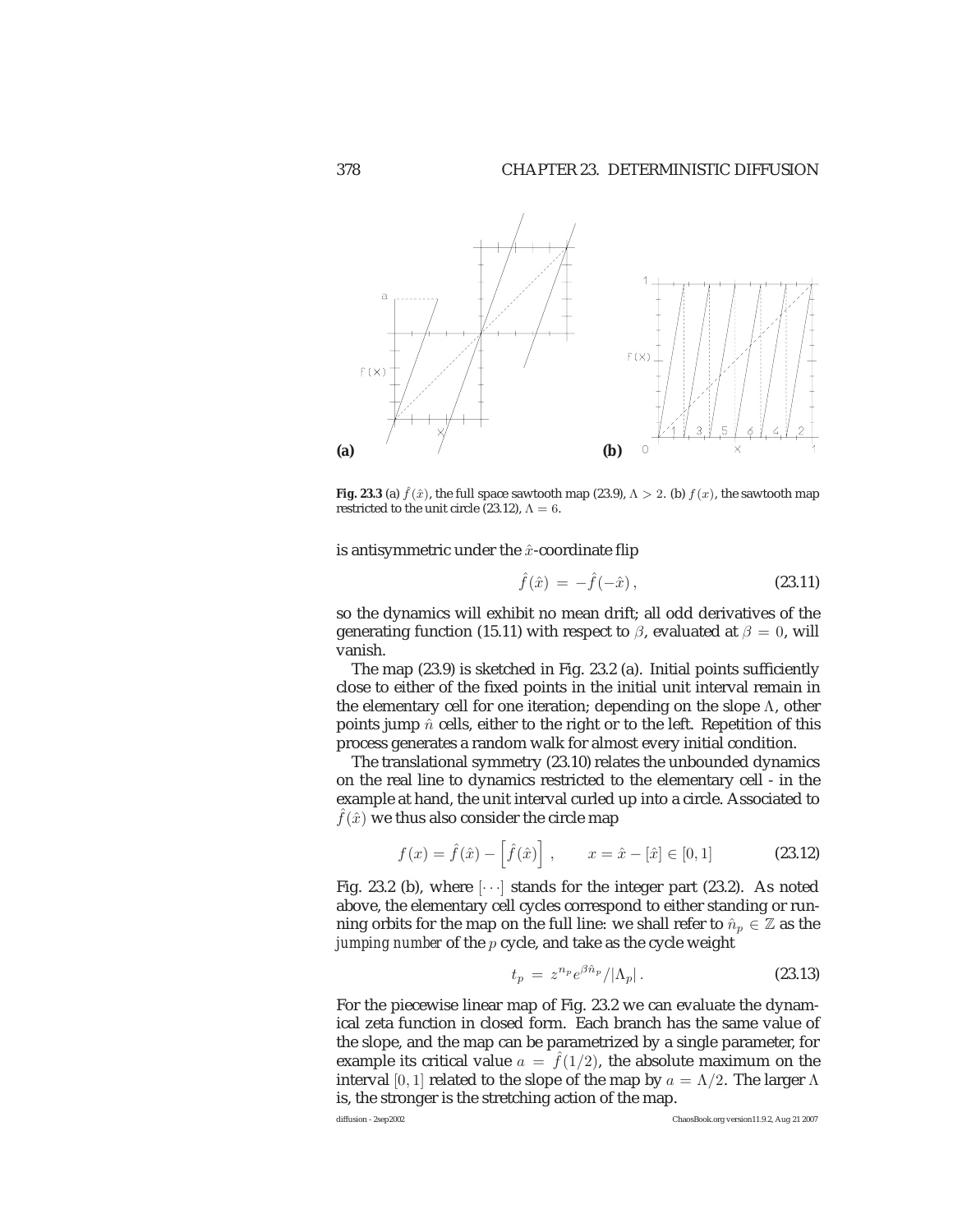#### 23.2. DIFFUSION INDUCED BY CHAINS OF 1-D MAPS 379

The diffusion constant formula (23.8) for 1-d maps is

$$
D = \frac{1}{2} \frac{\langle \hat{n}^2 \rangle_{\zeta}}{\langle n \rangle_{\zeta}}
$$
 (23.14)

where the "mean cycle time" is given by (18.22)

$$
\langle n \rangle_{\zeta} = z \frac{\partial}{\partial z} \frac{1}{\zeta(0, z)} \bigg|_{z=1} = -\sum' (-1)^k \frac{n_{p_1} + \dots + n_{p_k}}{|\Lambda_{p_1} \cdots \Lambda_{p_k}|}, \qquad (23.15)
$$

and the "mean cycle displacement squared" by (**??**)

$$
\left\langle \hat{n}^2 \right\rangle_{\zeta} = \left. \frac{\partial^2}{\partial \beta^2} \frac{1}{\zeta(\beta, 1)} \right|_{\beta=0} = -\sum' (-1)^k \frac{(\hat{n}_{p_1} + \dots + \hat{n}_{p_k})^2}{|\Lambda_{p_1} \cdots \Lambda_{p_k}|}, \quad (23.16)
$$

the primed sum indicating all distinct non-repeating combinations of prime cycles. The evaluation of these formulas in this simple system will require nothing more than pencil and paper.

#### **23.2.1 Case of unrestricted symbolic dynamics**

Whenever Λ is an integer number, the symbolic dynamics is exceedingly simple. For example, for the case  $\Lambda = 6$  illustrated in Fig. 23.2 (b), the elementary cell map consists of 6 full branches, with uniform stretching factor  $\Lambda = 6$ . The branches have different jumping numbers: for branches 1 and 2 we have  $\hat{n} = 0$ , for branch 3 we have  $\hat{n} = +1$ , for branch 4  $\hat{n} = -1$ , and finally for branches 5 and 6 we have respectively  $\hat{n} = +2$  and  $\hat{n} = -2$ . The same structure reappears whenever  $Λ$  is an even integer  $Λ = 2a$ : all branches are mapped onto the whole unit interval and we have two  $\hat{n} = 0$  branches, one branch for which  $n̄ = +1$  and one for which  $ñ = -1$ , and so on, up to the maximal jump  $|\hat{n}| = a - 1$ . The symbolic dynamics is thus full, unrestricted shift in 2a symbols  $\{0_+, 1_+, \ldots, (a-1)_+, (a-1)_-, \ldots, 1_-, 0_-\}$ , where the symbol indicates both the length and the direction of the corresponding jump.

For the piecewise linear maps with uniform stretching the weight associated with a given symbol sequence is a product of weights for individual steps,  $t_{sq} = t_s t_q.$  For the map of Fig. 23.2 there are 6 distinct weigths (23.13):

$$
t_1 = t_2 = z/\Lambda
$$
  
\n $t_3 = e^{\beta}z/\Lambda$ ,  $t_4 = e^{-\beta}z/\Lambda$ ,  $t_5 = e^{2\beta}z/\Lambda$ ,  $t_6 = e^{-2\beta}z/\Lambda$ .

The piecewise linearity and the simple symbolic dynamics lead to the full cancellation of all curvature corrections in (18.7). The *exact* dynamical zeta function (13.13) is given by the fixed point contributions:

$$
1/\zeta(\beta, z) = 1 - t_{0+} - t_{0-} - \dots - t_{(a-1)+} - t_{(a-1)-}
$$
  
= 
$$
1 - \frac{z}{a} \left( 1 + \sum_{j=1}^{a-1} \cosh(\beta j) \right).
$$
 (23.17)  
ChaosBook.org version11.9.2, Aug 21 2007 (diffusion - 2sep2002)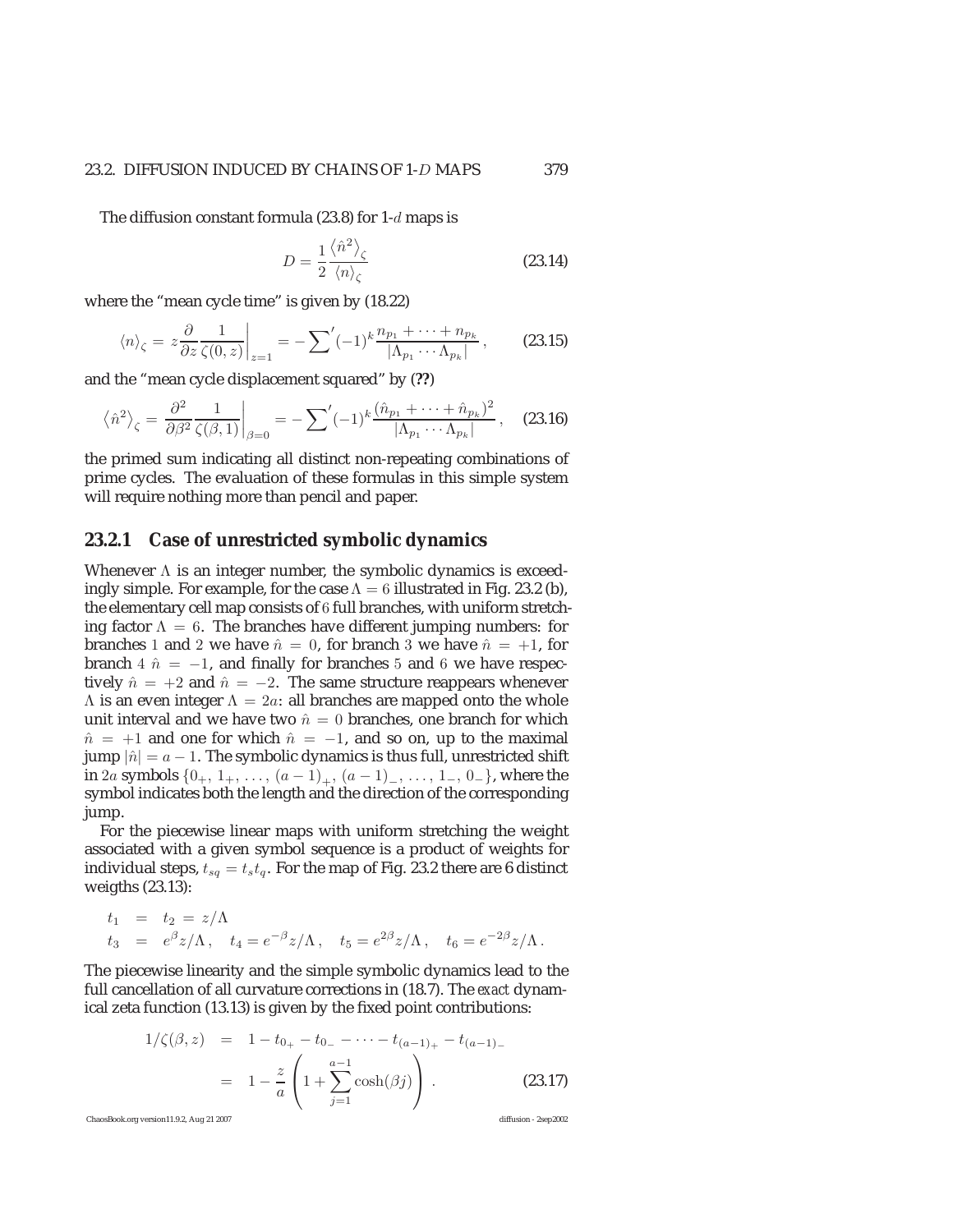The leading (and only) eigenvalue of the evolution operator (23.5) is

$$
s(\beta) = \log \left\{ \frac{1}{a} \left( 1 + \sum_{j=1}^{a-1} \cosh(\beta j) \right) \right\}, \qquad \Lambda = 2a, \ a \ \text{integer.} \tag{23.18}
$$

The flow conservation (20.11) sum rule is manifestly satisfied, so  $s(0)$  = 0. The first derivative  $s(0)'$  vanishes as well by the left/right symmetry of the dynamics, implying vanishing mean drift  $\langle \hat{x} \rangle = 0$ . The second derivative  $s(\beta)$ " yields the diffusion constant (23.14):

$$
\langle n \rangle_{\zeta} = 2a \frac{1}{\Lambda} = 1
$$
,  $\langle \hat{x}^2 \rangle_{\zeta} = 2 \frac{0^2}{\Lambda} + 2 \frac{1^2}{\Lambda} + 2 \frac{2^2}{\Lambda} + \dots + 2 \frac{(a-1)^2}{\Lambda}$  (23.19)

Using the identity  $\sum_{k=1}^{n} k^2 = n(n+1)(2n+1)/6$  we obtain

$$
D = \frac{1}{24}(\Lambda - 1)(\Lambda - 2), \qquad \Lambda \text{ even integer.} \tag{23.20}
$$

<sup>[2</sup> 23.1, page 389 Similar calculation for odd integer  $\Lambda = 2k - 1$  yields

$$
D = \frac{1}{24}(\Lambda^2 - 1), \qquad \Lambda \text{ odd integer.} \tag{23.21}
$$

#### **23.2.2 Higher order transport coefficients**

The same approach yields higher order transport coefficients

$$
\mathcal{B}_k = \left. \frac{1}{k!} \frac{d^k}{d\beta^k} s(\beta) \right|_{\beta=0}, \qquad \mathcal{B}_2 = D, \qquad (23.22)
$$

known for  $k > 2$  as the Burnett coefficients. The behavior of the higher order coefficients yields information on the relaxation to the asymptotic distribution function generated by the diffusive process. Here  $\hat{x}_t$  is the relevant dynamical variable and  ${\cal B}_k$ 's are related to moments  $\left\langle \hat{x}_t^k\right\rangle$  of arbitrary order.

Were the diffusive process purely Gaussian

$$
e^{ts(\beta)} = \frac{1}{\sqrt{4\pi Dt}} \int_{-\infty}^{+\infty} d\hat{x} e^{\beta \hat{x}} e^{-\hat{x}^2/(4Dt)} = e^{\beta^2 Dt}
$$
 (23.23)

the only  $\mathcal{B}_k$  coefficient different from zero would be  $\mathcal{B}_2 = D$ . Hence, nonvanishing higher order coefficients signal deviations of deterministic diffusion from a Gaussian stochastic process.

For the map under consideration the first Burnett coefficient coefficient  $B_4$  is easily evaluated. For example, using (23.18) in the case of **23.2**, page 389 even integer slope  $\Lambda = 2a$  we obtain

$$
B_4 = -\frac{1}{4! \cdot 60} (a-1)(2a-1)(4a^2 - 9a + 7).
$$
 (23.24)

We see that deterministic diffusion is not a Gaussian stochastic process. Higher order even coefficients may be calculated along the same lines.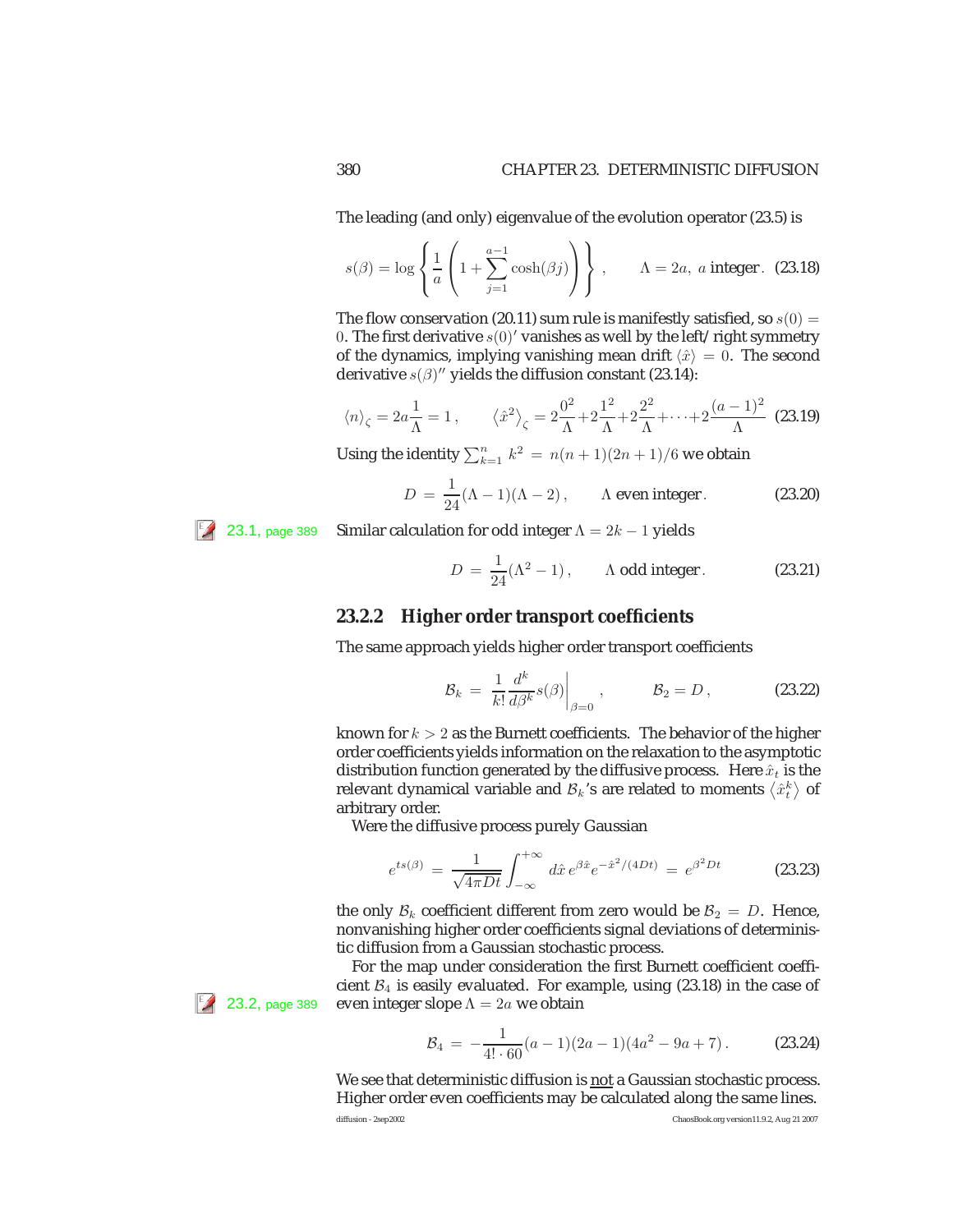

**Fig. 23.4** (a) A partition of the unit interval into six intervals, labeled by the jumping number  $\hat{n}(x) I = \{0_+, 1_+, 2_+, 2_-, 1_-, 0_-\}$ . The partition is Markov, as the critical point is mapped onto the right border of  $\mathcal{M}_{1+}$ . (b) The Markov graph for this partition. (c) The Markov graph in the compact notation of (23.26) (introduced by Vadim Moroz).

#### **23.2.3 Case of finite Markov partitions**

For piecewise-linear maps exact results may be obtained whenever the critical points are mapped in finite numbers of iterations onto partition boundary points, or onto unstable periodic orbits. We will work out here an example for which this occurs in two iterations, leaving other cases as exercises.

The key idea is to construct a *Markov partition* (10.4), with intervals mapped *onto* unions of intervals. As an example we determine a value of the parameter  $4 \leq \Lambda \leq 6$  for which  $f(f(1/2)) = 0$ . As in the integer  $\Lambda$  case, we partition the unit interval into six intervals, labeled by the jumping number  $\hat{n}(x) \in \{M_{0+}, M_{1+}, M_{2+}, M_{2-}, M_{1-}, M_{0-}\},$ ordered by their placement along the unit interval, Fig. 23.2.3 (a).

In general the critical value  $a = f(1/2)$  will not correspond to an interval border, but now we choose  $a$  such that the critical point is mapped onto the right border of  $\mathcal{M}_{1+}$ . Equating  $f(1/2)$  with the right border of  $\mathcal{M}_{1+}$ ,  $x = 1/\Lambda$ , we obtain a quadratic equation with the expanding solution  $\Lambda = 2(\sqrt{2} + 1)$ . For this parameter value  $f(\mathcal{M}_{1+}) =$  $\mathcal{M}_{0_+}\bigcup\mathcal{M}_{1_+},\ f(\mathcal{M}_{2_-})\ =\ \mathcal{M}_{0_-}\bigcup\mathcal{M}_{1_-},$  while the remaining intervals map onto the whole unit interval  $M$ . The transition matrix (10.2) is given by

$$
\phi' = T\phi = \begin{pmatrix} 1 & 1 & 1 & 0 & 1 & 1 \\ 1 & 1 & 1 & 0 & 1 & 1 \\ 1 & 1 & 0 & 0 & 1 & 1 \\ 1 & 1 & 0 & 0 & 1 & 1 \\ 1 & 1 & 0 & 1 & 1 & 1 \\ 1 & 1 & 0 & 1 & 1 & 1 \end{pmatrix} \begin{pmatrix} \phi_{0+} \\ \phi_{1+} \\ \phi_{2+} \\ \phi_{2-} \\ \phi_{1-} \end{pmatrix} .
$$
 (23.25)

One could diagonalize (23.25) on a computer, but, as we saw in Section 10.4, the Markov graph Fig. 23.2.3 (b) corresponding to Fig. 23.2.3 (a) offers more insight into the dynamics. The graph Fig. 23.2.3 (b) can be

ChaosBook.org version11.9.2, Aug 21 2007 diffusion - 2sep2002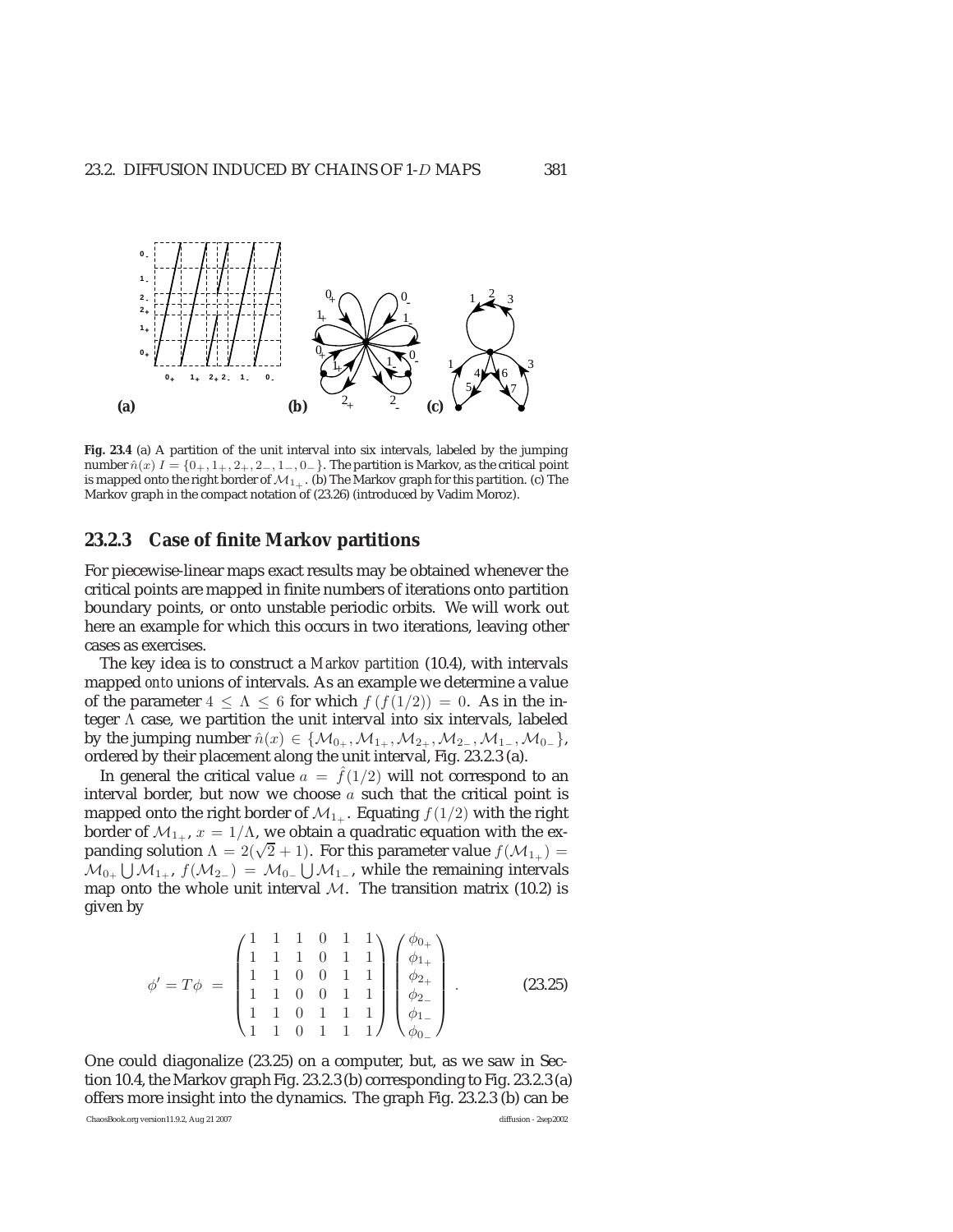redrawn more compactly as Markov graph Fig. 23.2.3 (c) by replacing parallel lines in a graph by their sum

$$
\underbrace{12}_{3} = \underbrace{123}_{3} = t_1 + t_2 + t_3. \tag{23.26}
$$

The dynamics is unrestricted in the alphabet

$$
\mathcal{A} = \{0_+, 1_+, 2_+0_+, 2_+1_+, 2_-1_-, 2_-0_-, 1_-, 0_-\}.
$$

Applying the loop expansion (13.13) of Section 13.3, we are led to the dynamical zeta function

$$
1/\zeta(\beta, z) = 1 - t_{0+} - t_{1+} - t_{2+0+} - t_{2+1+} - t_{2-1-} - t_{2-0-} - t_{1-} - t_{0-}
$$
  
= 
$$
1 - \frac{2z}{\Lambda} (1 + \cosh(\beta)) - \frac{2z^2}{\Lambda^2} (\cosh(2\beta) + \cosh(3\beta)) .
$$
 (23.27)

For grammar as simple as this one, the dynamical zeta function is the sum over fixed points of the unrestricted alphabet. As the first check of this expression for the dynamical zeta function we verify that

$$
1/\zeta(0,1) = 1 - \frac{4}{\Lambda} - \frac{4}{\Lambda^2} = 0,
$$

as required by the flow conservation (20.11). Conversely, we could have started by picking the desired Markov partition, writing down the corresponding dynamical zeta function, and then fixing  $\Lambda$  by the  $1/\zeta(0, 1) = 0$  condition. For more complicated Markov graphs this approach, together with the factorization (23.35), is helpful in reducing the order of the polynomial condition that fixes  $\Lambda$ .

 $\mathbb{Z}$  23.3, page 389 The diffusion constant follows from (23.14)

$$
\langle n \rangle_{\zeta} = 4\frac{1}{\Lambda} + 4\frac{2}{\Lambda^2}, \quad \langle \hat{n}^2 \rangle_{\zeta} = 2\frac{1^2}{\Lambda} + 2\frac{2^2}{\Lambda^2} + 2\frac{3^2}{\Lambda^2}
$$
  

$$
D = \frac{15 + 2\sqrt{2}}{16 + 8\sqrt{2}}.
$$
 (23.28)

It is by now clear how to build an infinite hierarchy of finite Markov partitions: tune the slope in such a way that the critical value  $f(1/2)$  is mapped into the fixed point at the origin in a finite number of iterations  $p f<sup>P</sup>(1/2) = 0$ . By taking higher and higher values of p one constructs a dense set of Markov parameter values, organized into a hierarchy that resembles the way in which rationals are densely embedded in the unit interval. For example, each of the 6 primary intervals can be subdivided into 6 intervals obtained by the 2-nd iterate of the map, and for the critical point mapping into any of those in 2 steps the grammar (and the corresponding cycle expansion) is finite. So, if we can prove continuity of  $D = D(\Lambda)$ , we can apply the periodic orbit theory to the sawtooth map (23.9) for a random "generic" value of the parameter  $\Lambda$ , for example  $\Lambda=4.5$ . The idea is to bracket this value of  $\Lambda$  by a sequence of nearby Markov values, compute the exact diffusion constant for each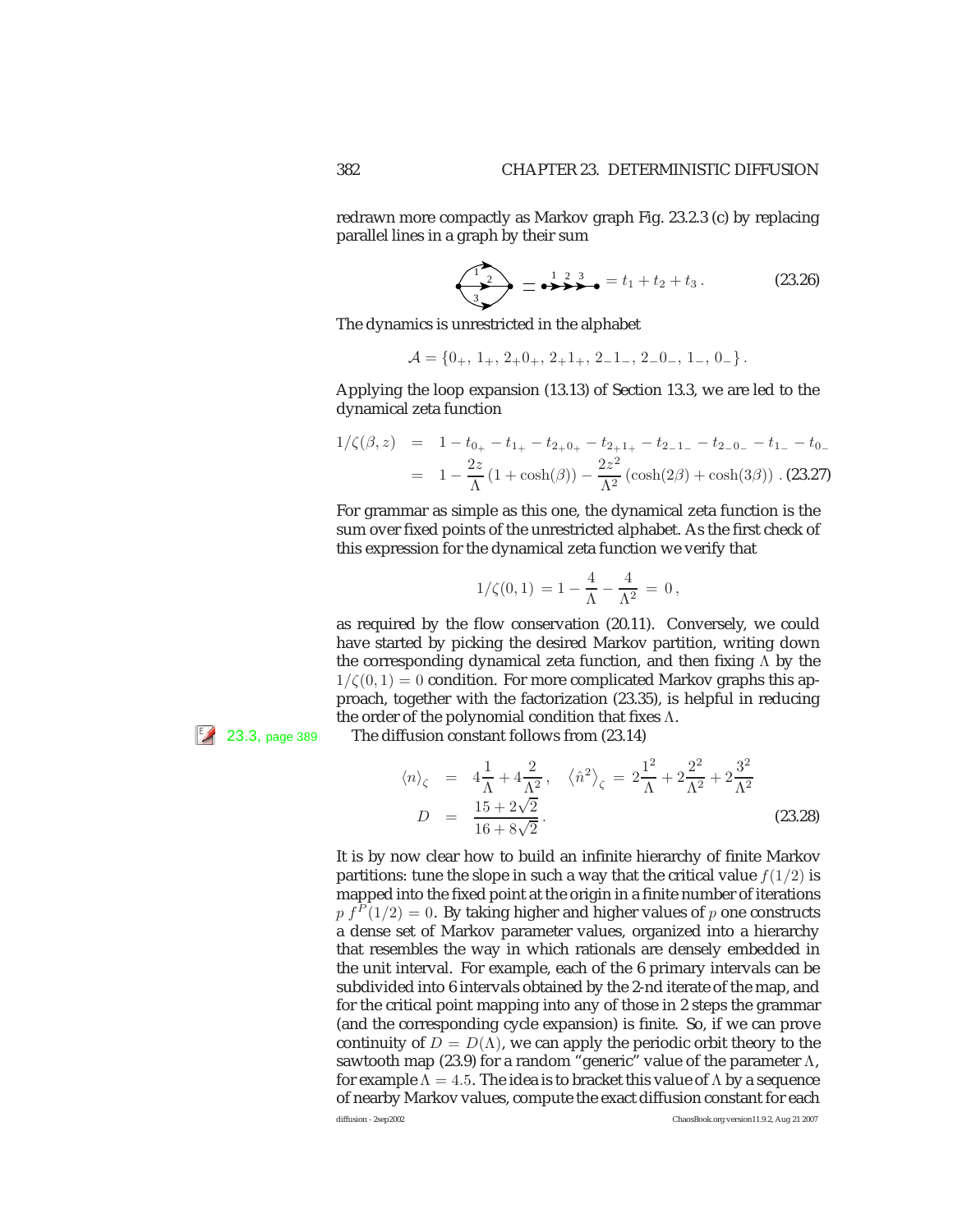such Markov partition, and study their convergence toward the value of D for  $\Lambda = 4.5$ . Judging how difficult such problem is already for a tent map (see Section 13.6 and Appendix **??**), this is not likely to take only a week of work.

Expressions like (23.20) may lead to an expectation that the diffusion coefficient (and thus transport properties) are smooth functions of parameters controling the chaoticity of the system. For example, one might expect that the diffusion coefficient increases smoothly and monotonically as the slope  $\Lambda$  of the map (23.9) is increased, or, perhaps more physically, that the diffusion coefficient is a smooth function of the Lyapunov exponent  $\lambda$ . This turns out not to be true: D as a function of Λ is a fractal, nowhere differentiable curve illustrated in Fig. 23.2.3. The dependence of  $D$  on the map parameter  $\Lambda$  is rather unexpected even though for larger  $\Lambda$  more points are mapped outside the unit cell in one iteration, the diffusion constant does not necessarily grow.

This is a consequence of the lack of structural stability, even of purely hyperbolic systems such as the Lozi map and the 1-d diffusion map (23.9). The trouble arises due to non-smooth dependence of the topological entropy on system parameters - any parameter change, no mater how small, leads to creation and destruction of ininitely many periodic orbits. As far as diffusion is concerned this means that even though local expansion rate is a smooth function of Λ, the number of ways in which the trajectory can re-enter the the initial cell is an irregular function of Λ.

The lesson is that lack of structural stabily implies lack of spectral stability, and no global observable is expected to depend smoothly on the system parameters. If you want to master the material, working through the project **??** and/or project **??** is strongly recommended.

## **23.3 Marginal stability and anomalous diffusion**

What effect does the intermittency of Chapter 22 have on transport properties of 1-d maps? Consider a  $1 - d$  map of the real line on itself with the same properties as in Section 23.2, except for a marginal fixed point at  $x = 0$ .

A marginal fixed point unbalances the role of running and standing orbits, thus generating a mechanism that may result in anomalous diffusion. Our model example is the map shown in Fig. 23.3 (a), with the corresponding circle map shown in Fig. 23.3 (b). As in Section 22.2.1, a branch with support in  $\mathcal{M}_i$ ,  $i = 1, 2, 3, 4$  has constant slope  $\Lambda_i$ , while  $f|_{\mathcal{M}_0}$  is of intermittent form. To keep you nimble, this time we take a slightly different choice of slopes. The toy example of Section 22.2.1 was cooked up so that the  $1/s$  branch cut in dynamical zeta function was the whole answer. Here we shall take a slightly different route, and pick piecewise constant slopes such that the dynamical zeta function for intermittent system can be expressed in terms of the Jonquière

ChaosBook.org version11.9.2, Aug 21 2007 diffusion - 2sep2002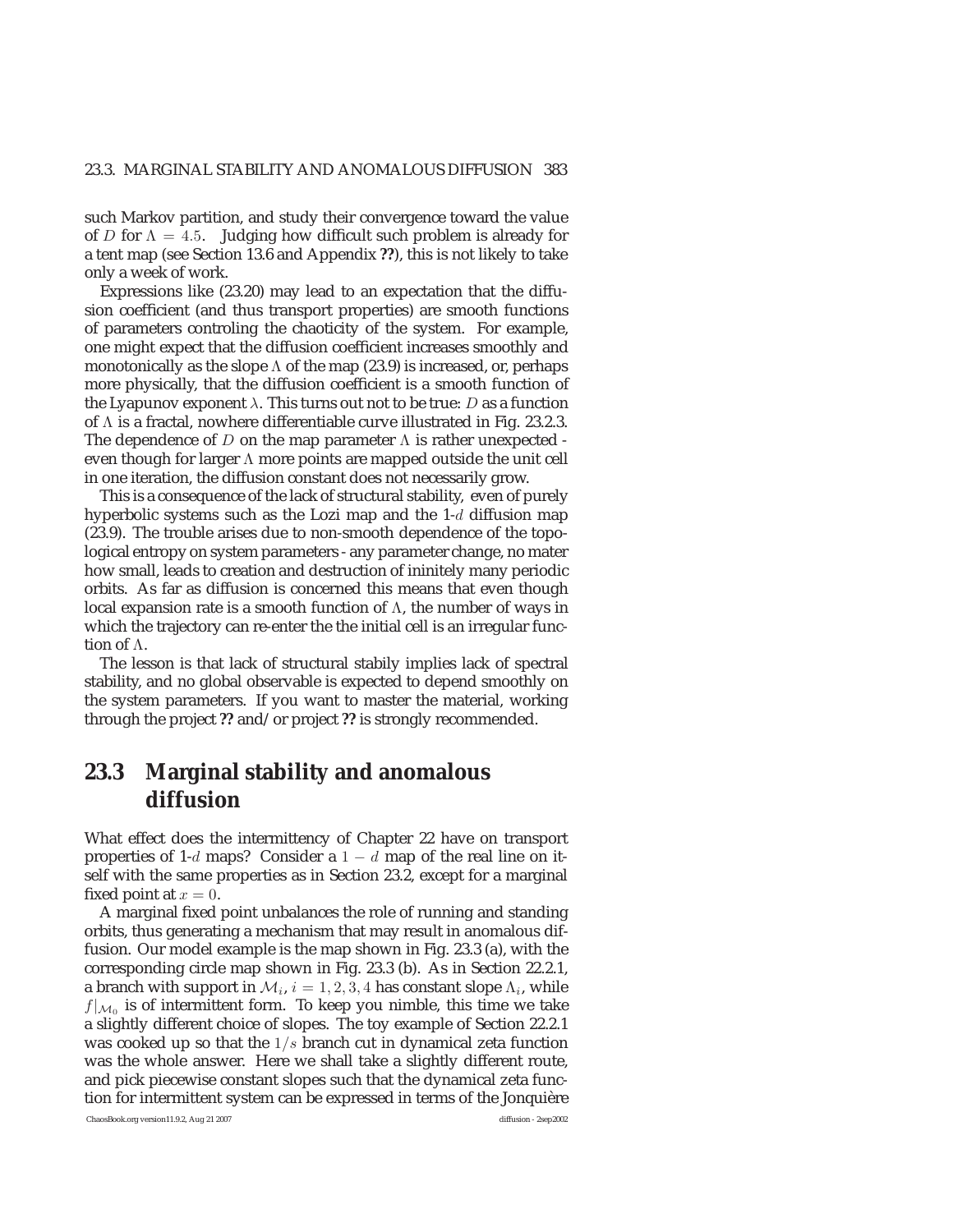

Fig. 23.5 The dependence of  $D$  on the map parameter  $a$  is continuous, but not monotone. (From Ref. [7]). Here a stands for the slope  $\Lambda$  in (23.9).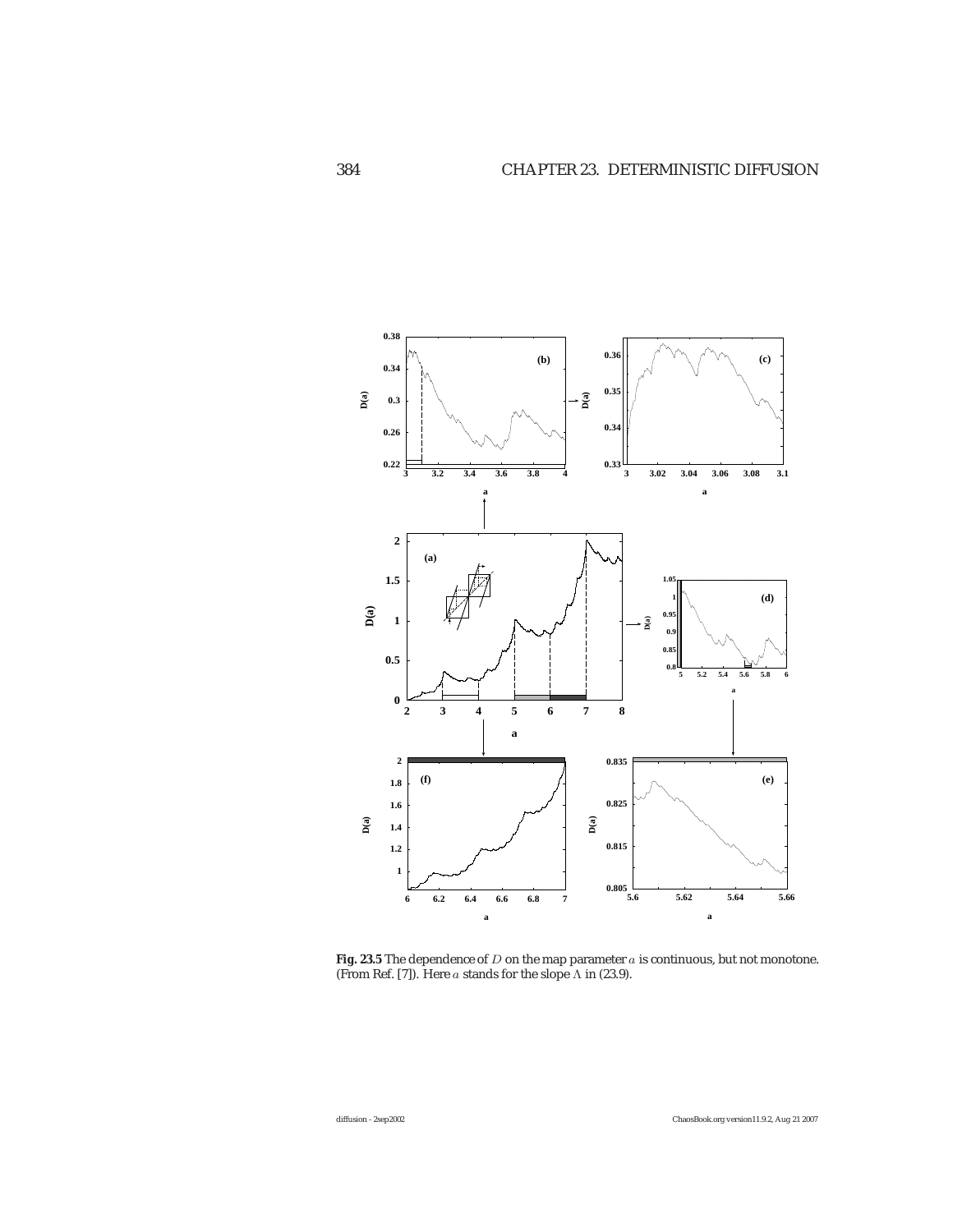

Fig. 23.6 (a) A map with marginal fixed point. (b) The map restricted to the unit circle.

function  

$$
J(z,s) = \sum_{k=1}^{\infty} z^k / k^s
$$
 (23.29)

Once the  $\overline{0}$  fixed point is pruned away, the symbolic dynamics is given by the infinite alphabet  $\{1, 2, 3, 4, 0^i 1, 0^j 2, 0^k 3, 0^l 4\}, i, j, k, l = 1, 2, \ldots$ (compare with Table 22.1). The partitioning of the subinterval  $\mathcal{M}_0$  is induced by  $\mathcal{M}_{0^k(right)}=\phi^k_{(right)}(\mathcal{M}_3\bigcup \mathcal{M}_4)$  (where  $\phi_{(right)}$  denotes the inverse of the right branch of  $\hat{f}|_{\mathcal{M}_0}$  and the same reasoning applies to the leftmost branch. These are regions over which the slope of  $\hat{f}|_{\mathcal{M}_0}$  is constant. Thus we have the following stabilities and jumping numbers associated to letters:

0<sup>k</sup>3, 0<sup>k</sup>4 
$$
\Lambda_p = \frac{k^{1+\alpha}}{q/2}
$$
  $\hat{n}_p = 1$   
\n0<sup>l</sup>1, 0<sup>l</sup>2  $\Lambda_p = \frac{l^{1+\alpha}}{q/2}$   $\hat{n}_p = -1$   
\n3, 4  $\Lambda_p = \pm \Lambda$   $\hat{n}_p = 1$   
\n2, 1  $\Lambda_p = \pm \Lambda$   $\hat{n}_p = -1$ , (23.30)

where  $\alpha = 1/s$  is determined by the intermittency exponent (22.1), while q is to be determined by the flow conservation (20.11) for  $\hat{f}$ : -PCdefine  $R$ 

$$
\frac{4}{\Lambda} + 2q\zeta(\alpha + 1) = 1
$$

so that  $q = (\Lambda - 4)/2\Lambda\zeta(\alpha + 1)$ . The dynamical zeta function picks up contributions just by the alphabet's letters, as we have imposed piece-ChaosBook.org version11.9.2, Aug 21 2007 diffusion - 2sep2002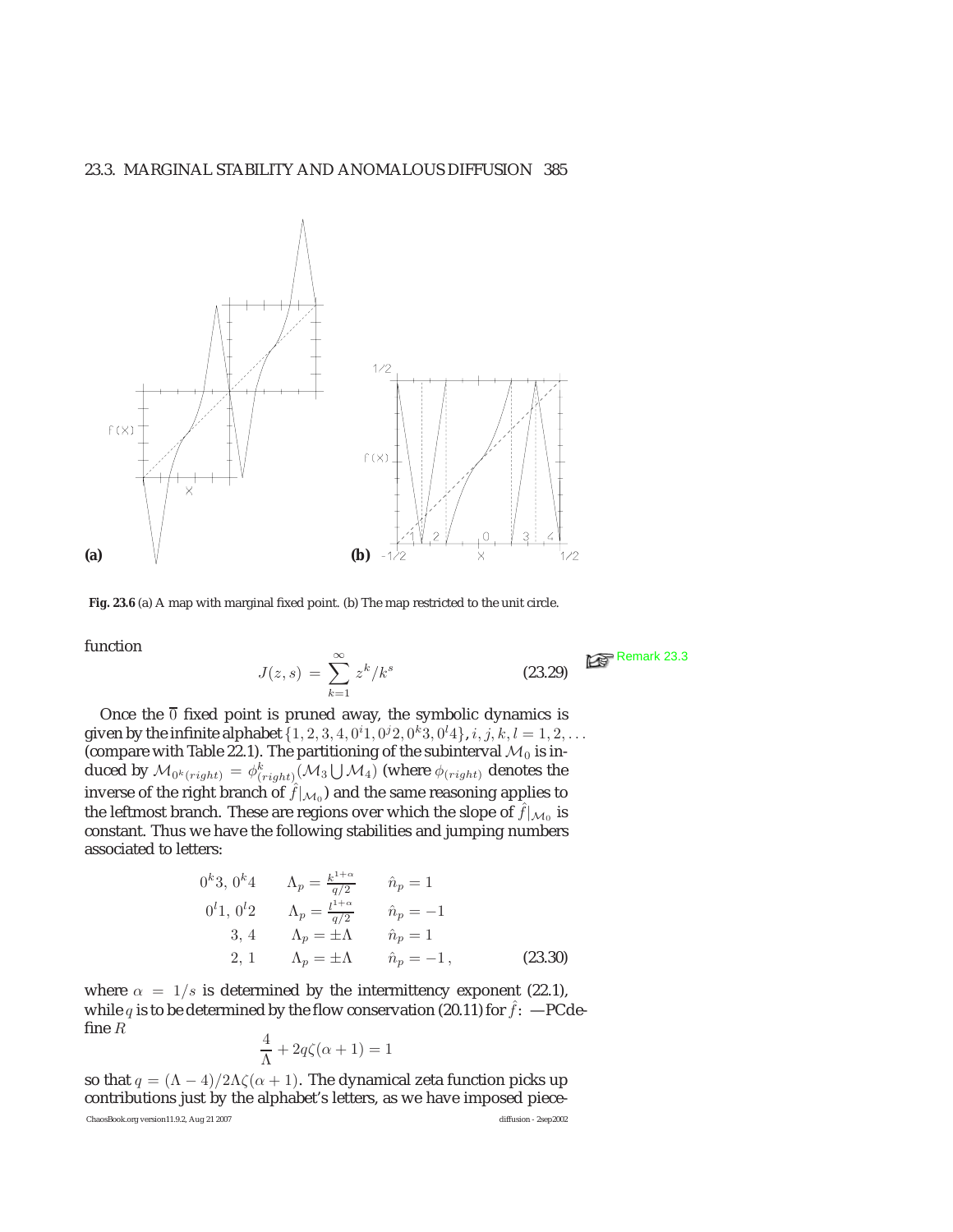wise linearity, and can be expressed in terms of a Jonguiere function (23.29):

$$
1/\zeta_0(z,\beta) = 1 - \frac{4}{\Lambda}z\cosh\beta - \frac{\Lambda - 4}{\Lambda\zeta(1+\alpha)}z\cosh\beta \cdot J(z,\alpha+1).
$$
 (23.31)

Its first zero  $z(\beta)$  is determined by

$$
\frac{4}{\Lambda}z + \frac{\Lambda - 4}{\Lambda \zeta (1 + \alpha)} z \cdot J(z, \alpha + 1) = \frac{1}{\cosh \beta}.
$$

By using implicit function derivation we see that  $D$  vanishes (i.e.,  $\left.z''(\beta)\right|_{\beta=1} =$ 0) when  $\alpha \leq 1$ . The physical interpretation is that a typical orbit will stick for long times near the  $\overline{0}$  marginal fixed point, and the 'trapping' time' will be larger for higher values of the intermittency parameter  $s$ (recall  $\alpha = s^{-1}$ ). Hence, we need to look more closely at the behavior of traces of high powers of the transfer operator.

The evaluation of transport coefficient requires one more derivative with respect to expectation values of state space observables (see Section 23.1): if we use the diffusion dynamical zeta function (23.7), we may write the diffusion coefficient as an inverse Laplace transform,in such a way that any distinction between maps and flows has vanished. In the case of 1-d diffusion we thus have

$$
D = \lim_{t \to \infty} \frac{d^2}{d\beta^2} \frac{1}{2\pi i} \int_{a - i\infty}^{a + i\infty} ds \, e^{st} \frac{\zeta'(\beta, s)}{\zeta(\beta, s)} \bigg|_{\beta = 0}
$$
 (23.32)

where the  $\zeta'$  refers to the derivative with respect to s.

The evaluation of inverse Laplace transforms for high values of the argument is most conveniently performed using Tauberian theorems. We shall take

$$
\omega(\lambda) = \int_0^\infty dx \, e^{-\lambda x} u(x) \, ,
$$

with  $u(x)$  monotone as  $x \to \infty$ ; then, as  $\lambda \mapsto 0$  and  $x \mapsto \infty$  respectively (and  $\rho \in (0, \infty)$ ,

$$
\omega(\lambda) \sim \frac{1}{\lambda^{\rho}} L\left(\frac{1}{\lambda}\right)
$$

if and only if

$$
u(x) \sim \frac{1}{\Gamma(\rho)} x^{\rho-1} L(x) ,
$$

where L denotes any slowly varying function with  $\lim_{t\to\infty} L(ty)/L(t) =$ 1. Now

$$
\frac{1/\zeta_0'(e^{-s},\beta)}{1/\zeta_0(e^{-s},\beta)} = \frac{\left(\frac{4}{\Lambda} + \frac{\Lambda - 4}{\Lambda\zeta(1+\alpha)}\left(J(e^{-s},\alpha+1) + J(e^{-s},\alpha)\right)\right)\cosh\beta}{1 - \frac{4}{\Lambda}e^{-s}\cosh\beta - \frac{\Lambda - 4}{\Lambda\zeta(1+\alpha)}e^{-s}(e^{-s},\alpha+1)\cosh\beta J}.
$$

We then take the double derivative with respect to  $\beta$  and obtain

$$
\frac{d^2}{d\beta^2}\left({1}/{\zeta_0}'(e^{-s},\beta)/\zeta^{-1}(e^{-s},\beta)\right)_{\beta=0}
$$

diffusion - 2sep2002 ChaosBook.org version11.9.2, Aug 21 2007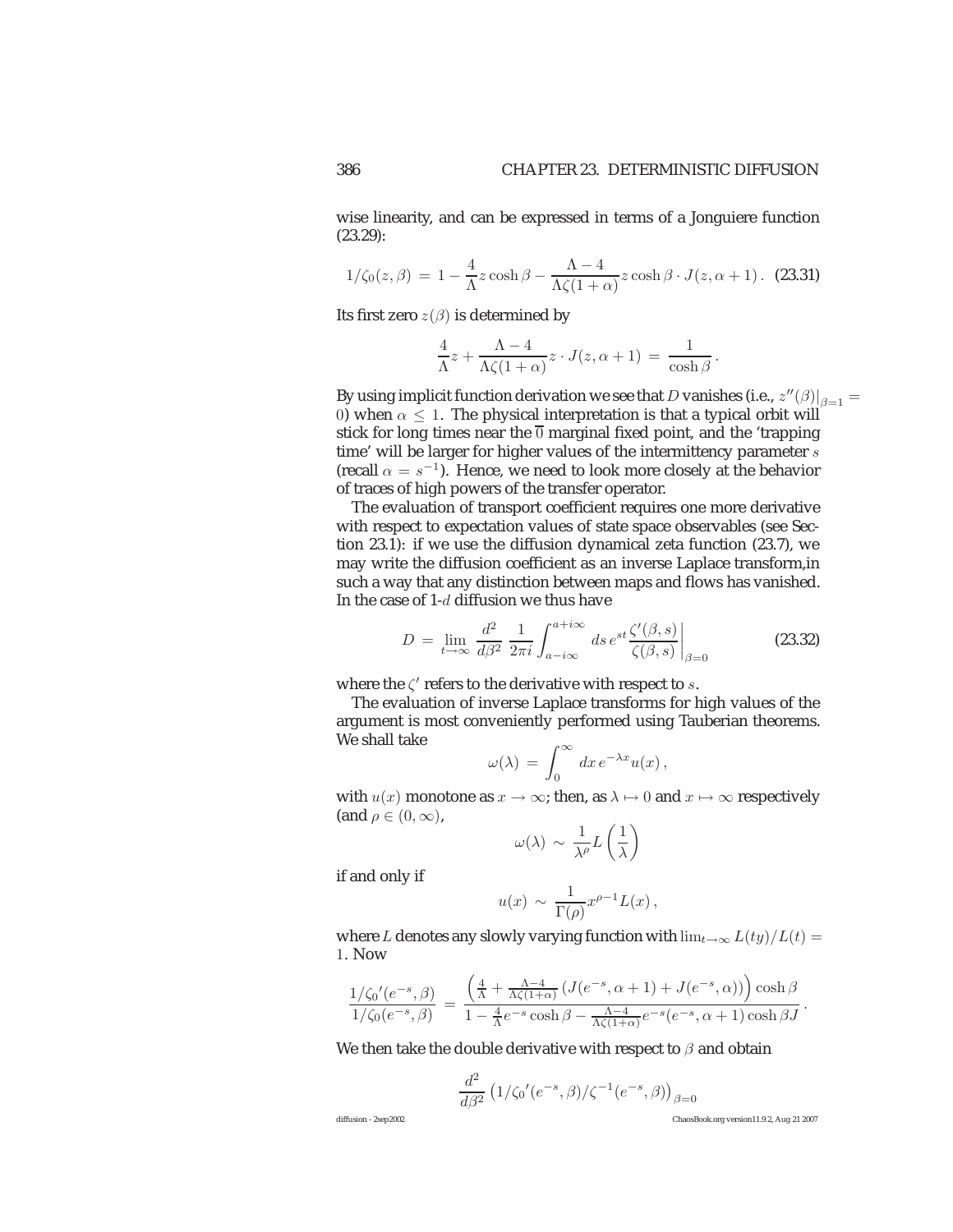#### 23.3. MARGINAL STABILITY AND ANOMALOUS DIFFUSION 387

$$
= \frac{\frac{4}{\Lambda} + \frac{\Lambda - 4}{\Lambda \zeta (1 + \alpha)} \left( J(e^{-s}, \alpha + 1) + J(e^{-s}, \alpha) \right)}{\left( 1 - \frac{4}{\Lambda} e^{-s} - \frac{\Lambda - 4}{\Lambda \zeta (1 + \alpha)} e^{-s} J(e^{-s}, \alpha + 1) \right)^2} = g_\alpha(s)
$$
(23.33)

The asymptotic behavior of the inverse Laplace transform (23.32) may then be evaluated via Tauberian theorems, once we use our estimate for the behavior of Jonquière functions near  $z = 1$ . The deviations from normal behavior correspond to an explicit dependence of  $D$  on time. Omitting prefactors (which can be calculated by the same procedure) we have  $\lambda$ 

$$
g_\alpha(s) \, \sim \, \left\{ \begin{array}{ll} s^{-2} & \text{for} \;\; \alpha > 1 \\ s^{-(\alpha+1)} & \text{for} \;\; \alpha \in (0,1) \\ 1/(s^2 \ln s) & \text{for} \;\; \alpha = 1 \, . \end{array} \right.
$$

The anomalous diffusion exponents follow:  $\begin{bmatrix} 5 \end{bmatrix}$  23.6, page 389

$$
\langle (x - x_0)^2 \rangle_t \sim \begin{cases} t & \text{for } \alpha > 1 \\ t^{\alpha} & \text{for } \alpha \in (0, 1) \\ t/\ln t & \text{for } \alpha = 1. \end{cases}
$$
 (23.34)

#### **Summary**

=

The classical Boltzmann equation for evolution of 1-particle density is based on *stosszahlansatz*, neglect of particle correlations prior to, or after a 2-particle collision. It is a very good approximate description of dilute gas dynamics, but a difficult starting point for inclusion of systematic corrections. In the theory developed here, no correlations are neglected - they are all included in the cycle averaging formula such as the cycle expansion for the diffusion constant

$$
D = \frac{1}{2d} \frac{1}{\langle T \rangle_{\zeta}} \sum' (-1)^{k+1} \frac{(\hat{n}_p + \cdots)}{|\Lambda_p \cdots|} \frac{(\hat{n}_{p_1} + \cdots + \hat{n}_{p_k})^2}{|\Lambda_{p_1} \cdots \Lambda_{p_k}|}.
$$

Such formulas are *exact*; the issue in their applications is what are the most effective schemes of estimating the infinite cycle sums required for their evaluation. Unlike most statistical mechanics, here there are no phenomenological macroscopic parameters; quantities such as transport coefficients are calculable to any desired accuracy from the microscopic dynamics.

Though superficially indistinguishable from the probabilistic random walk diffusion, deterministic diffusion is quite recognizable, at least in low dimensional settings, through fractal dependence of the diffusion constant on the system parameters, and through non-Gaussion relaxation to equilibrium (non-vanishing Burnett coefficients).

For systems of a few degrees of freedom these results are on rigorous footing, but there are indications that they capture the essential dynamics of systems of many degrees of freedom as well.

Actual evaluation of transport coefficients is a test of the techniques developped above in physical settings. In cases of severe pruning the trace formulas and ergodic sampling of dominant cycles might be more

ChaosBook.org version11.9.2, Aug 21 2007 diffusion - 2sep2002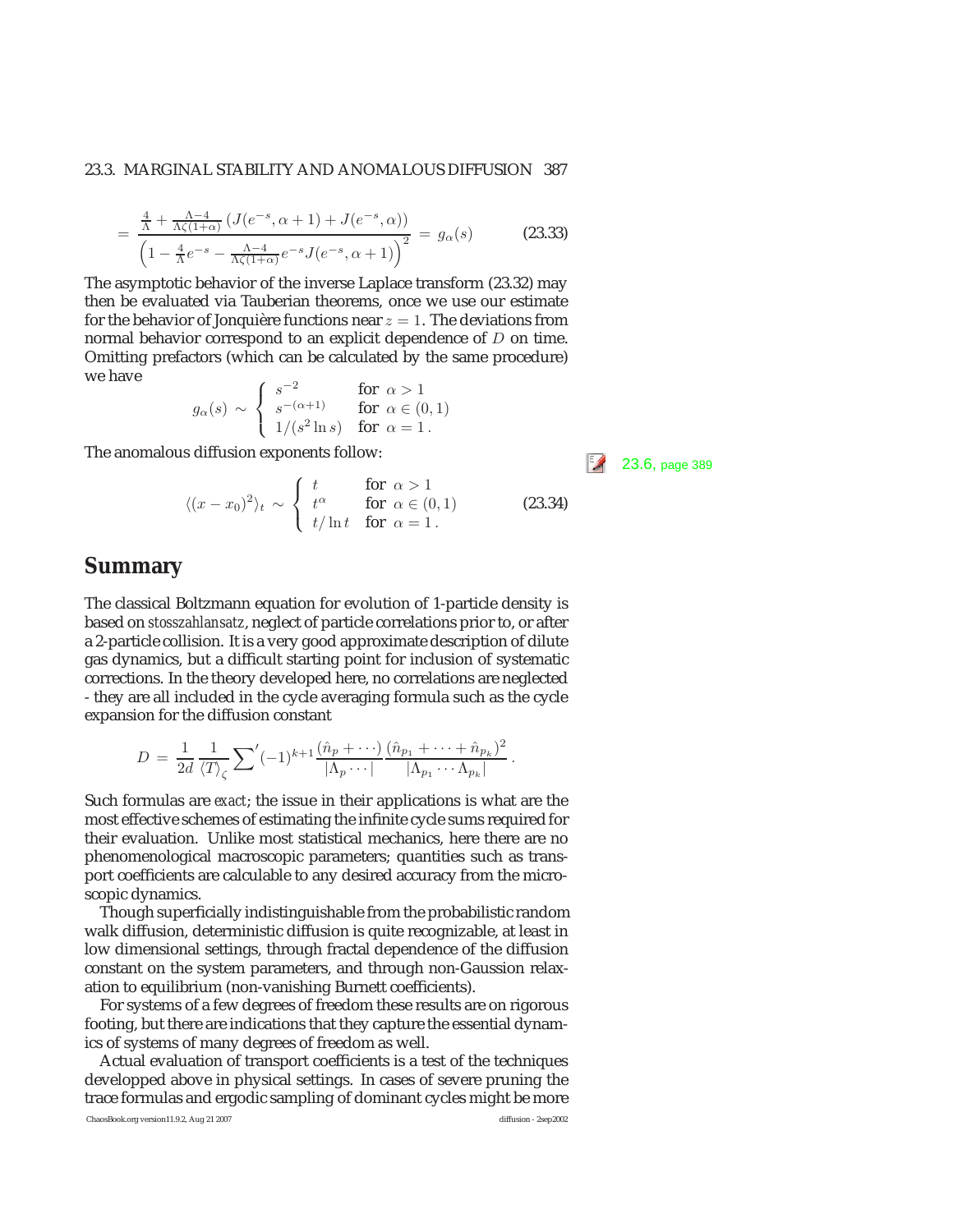effective strategy than the cycle expansions of dynamical zeta functions and systematic enumeration of all cycles.

#### **Further reading**

Lorentz gas. The original pinball model proposed by Lorentz [3] consisted of randomly, rather than regularly placed scatterers.

**Who's dun it?** Cycle expansions for the diffusion constant of a particle moving in a periodic array have been introduced independently by R. Artuso [4] (exact dynamical zeta function for  $1-d$  chains of maps (23.8)), by W.N. Vance [5], and by P. Cvitanović, J.-P. Eckmann, and P. Gaspard [6] (the dynamical zeta function cycle expansion (23.8) applied to the Lorentz gas).

**Lack of structural stability for D.** Expressions like (23.20) may lead to an expectation that the diffusion coefficient (and thus transport properties) are smooth functions of the chaoticity of the system (parametrized, for example, by the Lyapunov exponent  $\lambda = \ln \Lambda$ ). This turns out not to be true: D as a function of  $\Lambda$  is a fractal, nowhere differentiable curve shown in Fig. 23.2.3. The dependence of  $D$  on the map parameter  $\Lambda$  is rather unexpected - even though for larger Λ more points are mapped outside the unit cell in one iteration, the diffusion constant does not necessarily grow. The fractal dependence of diffusion constant on the map parameter is discussed in Refs. [7–9]. Statistical mechanicians tend to believe that such complicated behavior is not to be expected in systems with very many degrees of freedom, as the addition to a large integer dimension of a number smaller than 1 should be as unnoticeable as a microscopic perturbation of a macroscopic quantity. No fractal-like behavior of the conductivity for the Lorentz gas has been detected so far [10].

**Diffusion induced by 1-**d **maps.** We refer the reader to Refs. [11, 12] for early work on the deterministic diffusion induced by 1-dimenional maps. The sawtooth map (23.9) was introduced by Grossmann and Fujisaka [13] who derived the integer slope formulas (23.20) for the diffusion constant. The sawtooth map is also discussed in Refs. [14].

**Symmetry factorization in one dimension.** In the  $\beta = 0$  limit the dynamics (23.11) is symmetric under  $x \rightarrow -x$ , and the zeta functions factorize into products of zeta functions for the symmetric and antisymmetric subspaces, as described in Section 19.1.1:

$$
\frac{1}{\zeta(0,z)} = \frac{1}{\zeta_s(0,z)} \, \frac{1}{\zeta_a(0,z)} \,, \qquad \frac{\partial}{\partial z} \frac{1}{\zeta} = \frac{1}{\zeta_s} \frac{\partial}{\partial z} \frac{1}{\zeta_a} + \frac{1}{\zeta_a} \frac{\partial}{\partial z} \frac{1}{\zeta_s}
$$
\n
$$
\liminf_{\text{diffusion } z \text{ is equal}} \frac{\partial}{\partial z} \frac{1}{\zeta_s}
$$

The leading (material flow conserving) eigenvalue  $z = 1$ belongs to the symmetric subspace  $1/\zeta_s(0,1) = 0$ , so the derivatives (23.15) also depend only on the symmetric subspace:

$$
\langle n \rangle_{\zeta} = z \frac{\partial}{\partial z} \frac{1}{\zeta(0, z)} \bigg|_{z=1} = \frac{1}{\zeta_a(0, z)} z \frac{\partial}{\partial z} \frac{1}{\zeta_s(0, z)} \bigg|_{z=0}.
$$

Implementing the symmetry factorization is convenient, but not essential, at this level of computation.

**Lorentz gas in the fundamental domain.** The vector valued nature of the generating function (23.3) in the case under consideration makes it difficult to perform a calculation of the diffusion constant within the fundamental domain. Yet we point out that, at least as regards scalar quantities, the full reduction to  $\tilde{\mathcal{M}}$  leads to better estimates. A proper symbolic dynamics in the fundamental domain has been introduced in Ref. [15], numerical estimates for scalar quantities are reported in Table **??**, taken from Ref. [16].

In order to perform the full reduction for diffusion one should express the dynamical zeta function (23.7) in terms of the prime cycles of the fundamental domain  $\mathcal M$  of the lattice (see Fig. 23.2) rather than those of the elementary (Wigner-Seitz) cell  $M$ . This problem is complicated by the breaking of the rotational symmetry by the auxilliary vector  $\beta$ , or, in other words, the non-commutativity of translations and rotations: see Ref. [6].<br>Anomalous diffusion. Ano

Anomalous diffusion for 1-d intermittent maps was studied in the continuous time random walk approach in Refs. [10, 11]. The first approach within the framework of cycle expansions (based on truncated dynamical zeta functions) was proposed in Ref. [12]. Our treatment follows methods introduced in Ref. [13], applied there to investigate the behavior of the Lorentz gas with unbounded horizon.

**Jonquière functions.** In statistical mechanics Jonquière functions

$$
J(z,s) = \sum_{k=1}^{\infty} z^k / k^s
$$
 (23.37)

. Refs. [21, 22]. appear in the theory of free Bose-Einstein gas, see

ChaosBook.org version11.9.2, Aug 21 2007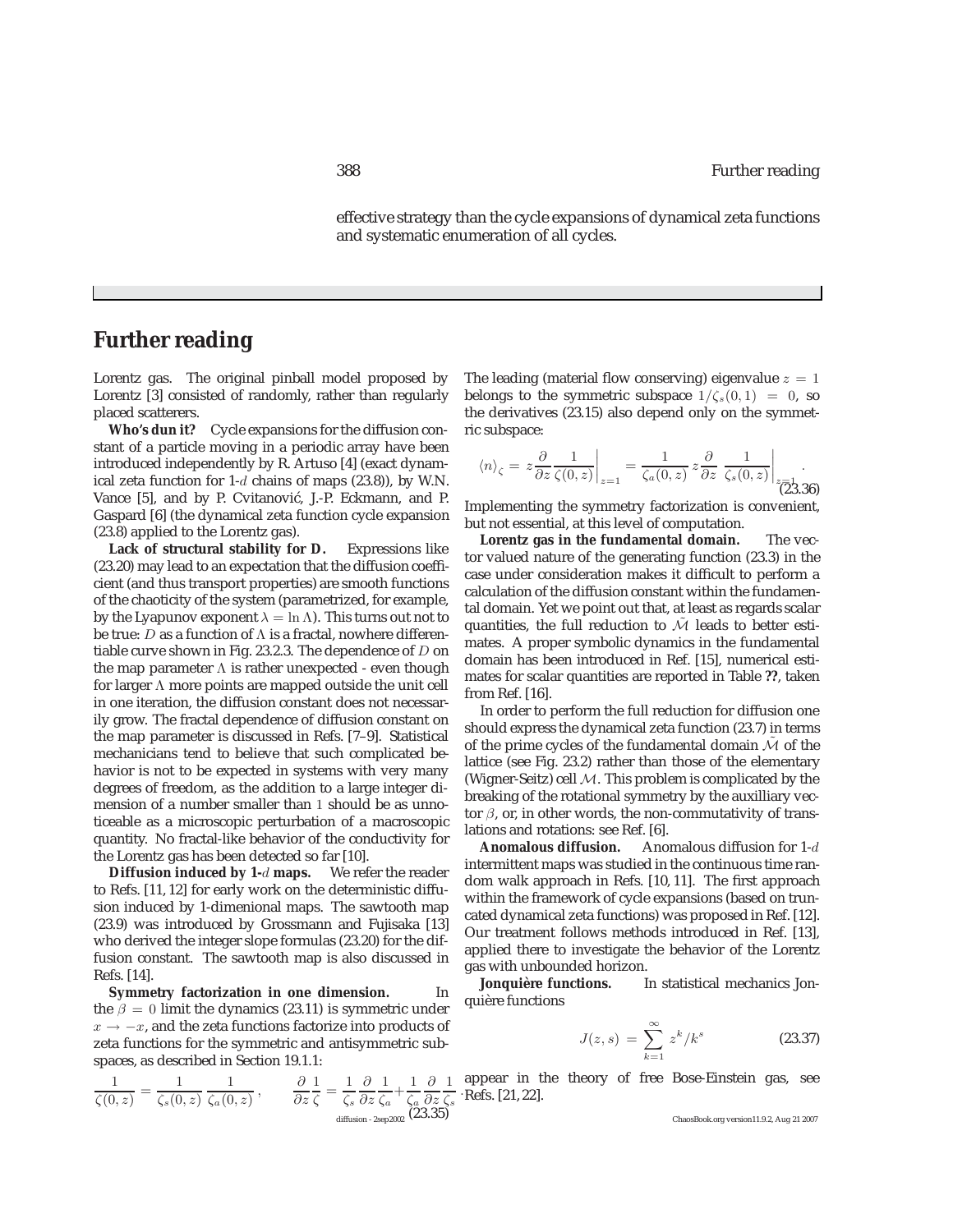- (23.1) **Diffusion for odd integer**  $\Lambda$ . Show that when the (23.6) **Accelerated diffusion.** Consider a map h, such slope  $\Lambda = 2k 1$  in (23.0) is an odd integer the diffusion that  $\hat{h} = -\hat{f}$  of Fig. 23.3 (b) but now r slope  $\Lambda = 2k-1$  in (23.9) is an odd integer, the diffusion constant is given by  $D = (\Lambda^2 - 1)/24$ , as stated in (23.21).
- (23.2) **Fourth-order transport coefficient.** Verify (23.24). You will need the identity

$$
\sum_{k=1}^{n} k^4 = \frac{1}{30}n(n+1)(2n+1)(3n^2+3n-1).
$$

- (23.3) **Finite Markov partitions.** Verify (23.28).
- (23.4) **Maps with variable peak shape:**

Consider the following piecewise linear map

$$
f_{\delta}(x) = \begin{cases} \frac{3x}{1-\delta} & \text{for } x \in [0, \frac{1}{3}(1-\delta)]\\ \frac{3}{2} - \left(\frac{2}{\delta} \left| \frac{4-\delta}{12} - x \right| \right) & \text{for } x \in \left[\frac{1}{3}(1-\delta), \frac{1}{6}(1-\delta)\right] \\ 1 - \frac{3}{1-\delta} \left(x - \frac{1}{6}(2+\delta)\right) & \text{for } x \in \left[\frac{1}{6}(2+\delta), \frac{1}{2}\right] \\ (23.38) & \end{cases}
$$

and the map in  $[1/2, 1]$  is obtained by antisymmetry with respect to  $x = 1/2$ ,  $y = 1/2$ . Write the corresponding dynamical zeta function relevant to diffusion and then show that

$$
D = \frac{\delta(2+\delta)}{4(1-\delta)}
$$

See Refs. [17, 18] for further details.

(23.5) **Two-symbol cycles for the Lorentz gas.** Write down all cycles labeled by two symbols, such as (0 6), (1 7), (1 5) and (0 5). **Appendix ??** contains several project-length deterministic diffusion exercises.

### **References**

- [1] J. Machta and R. Zwanzig, *Phys. Rev. Lett.* **50**, 1959 (1983).
- [2] G.P. Morriss and L. Rondoni, *J. Stat. Phys.* **75**, 553 (1994).
- [3] H.A. Lorentz, *Proc. Amst. Acad.* **7**, 438 (1905).
- [4] R. Artuso, *Phys. Lett.* **A 160**, 528 (1991).
- [5] W.N. Vance, *Phys. Rev. Lett.* **96**, 1356 (1992).
- [6] P. Cvitanović, J.-P. Eckmann, and P. Gaspard, *Chaos, Solitons and Fractals* **6**, 113 (1995).
- [7] R. Klages, *Deterministic diffusion in one-dimensional chaotic dynamical systems* (Wissenschaft & Technik-Verlag, Berlin, 1996);

ChaosBook.org version11.9.2, Aug 21 2007 refsDiff - 7aug2002

that  $\hat{h} = \hat{f}$  of Fig. 23.3 (b), but now running branches are turner into standing branches and vice versa, so that 1, 2, 3, 4 are standing while 0 leads to both positive and negative jumps. Build the corresponding dynamical zeta function and show that

$$
\sigma^{2}(t) \sim \begin{cases} t & \text{for } \alpha > 2 \\ t \ln t & \text{for } \alpha = 2 \\ t^{3-\alpha} & \text{for } \alpha \in (1,2) \\ t^{2} / \ln t & \text{for } \alpha = 1 \\ t^{2} & \text{for } \alpha \in (0,1) \end{cases}
$$

 $\frac{1}{6}$  (2  $\frac{1}{2}$  with disk radius R and unit lattice spacing. La- $\overline{\phantom{a}}$ (23.7) **Recurrence times for Lorentz gas with infinite horizon.** Consider the Lorentz gas with unbounded horizon with a square lattice geometry, bel disks according to the (integer) coordinates of their center: the sequence of recurrence times  $\{t_i\}$ is given by the set of collision times. Consider orbits that leave the disk sitting at the origin and hit a disk far away after a free flight (along the horizontal corridor). Initial conditions are characterized by coordinates ( $\phi$ ,  $\alpha$ ) ( $\phi$  determines the initial position along the disk, while  $\alpha$  gives the angle of the initial velocity with respect to the outward normal: the appropriate measure is then  $d\phi \cos \alpha \, d\alpha$  $(\phi \in [0, 2\pi), \alpha \in [-\pi/2, \pi/2]$ . Find how  $\psi(T)$ scales for large values of  $T$ : this is equivalent to investigating the scaling of portions of the state space that lead to a first collision with disk  $(n, 1)$ , for large values of *n* (as  $n \mapsto \infty$   $n \simeq T$ ).